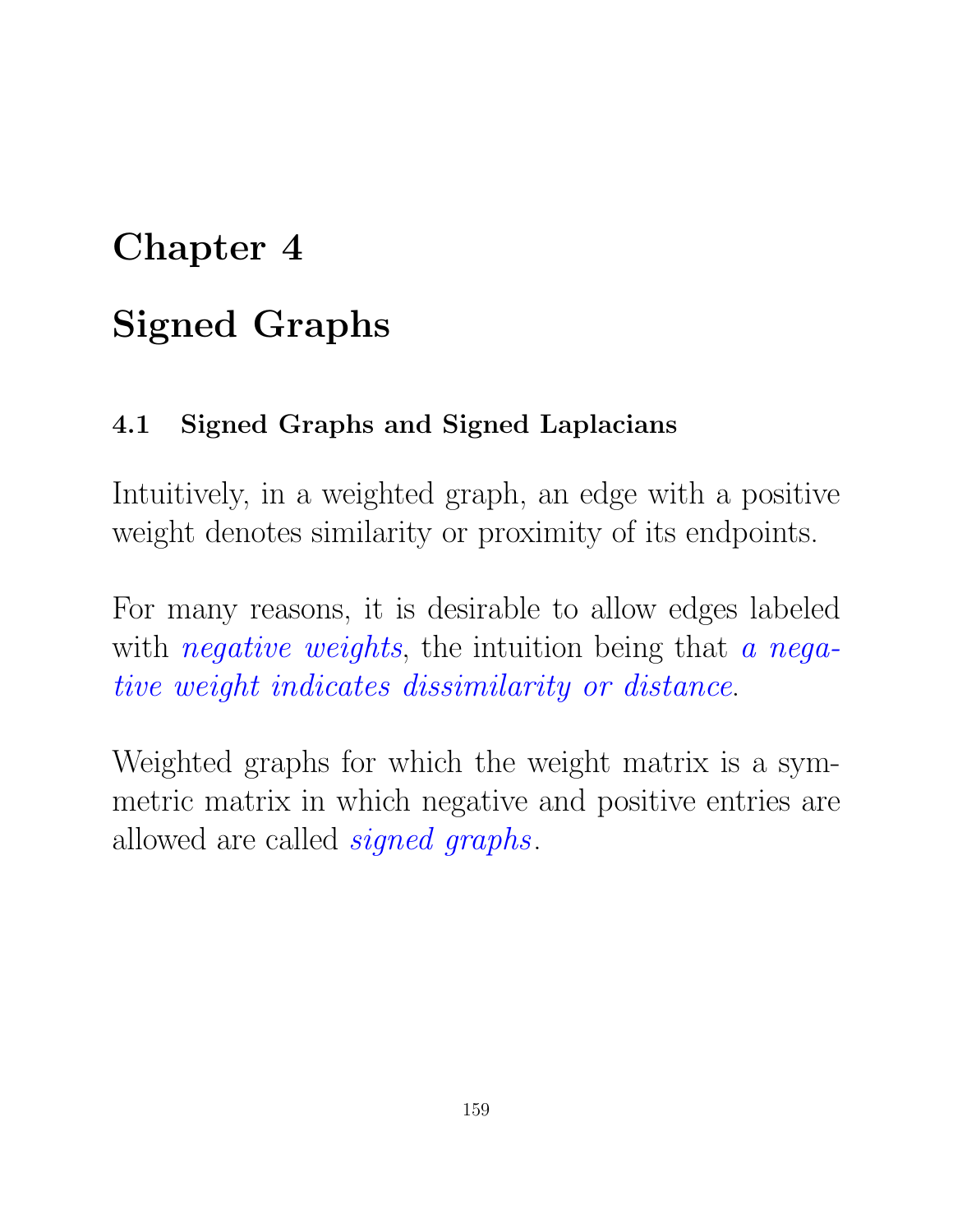Such graphs (with weights  $(-1, 0, +1)$ ) were introduced as early as 1953 by Harary [9], to model social relations involving disliking, indifference, and liking.

The problem of clustering the nodes of a signed graph arises naturally as a generalization of the clustering problem for weighted graphs.

From our perspective, we would like to know whether clustering using normalized cuts can be extended to signed graphs.

Given a signed graph  $G = (V, W)$  (where *W* is a symmetric matrix with zero diagonal entries), the *underlying graph* of *G* is the graph with node set *V* and set of (undirected) edges  $E = \{ \{v_i, v_j\} \mid w_{ij} \neq 0 \}.$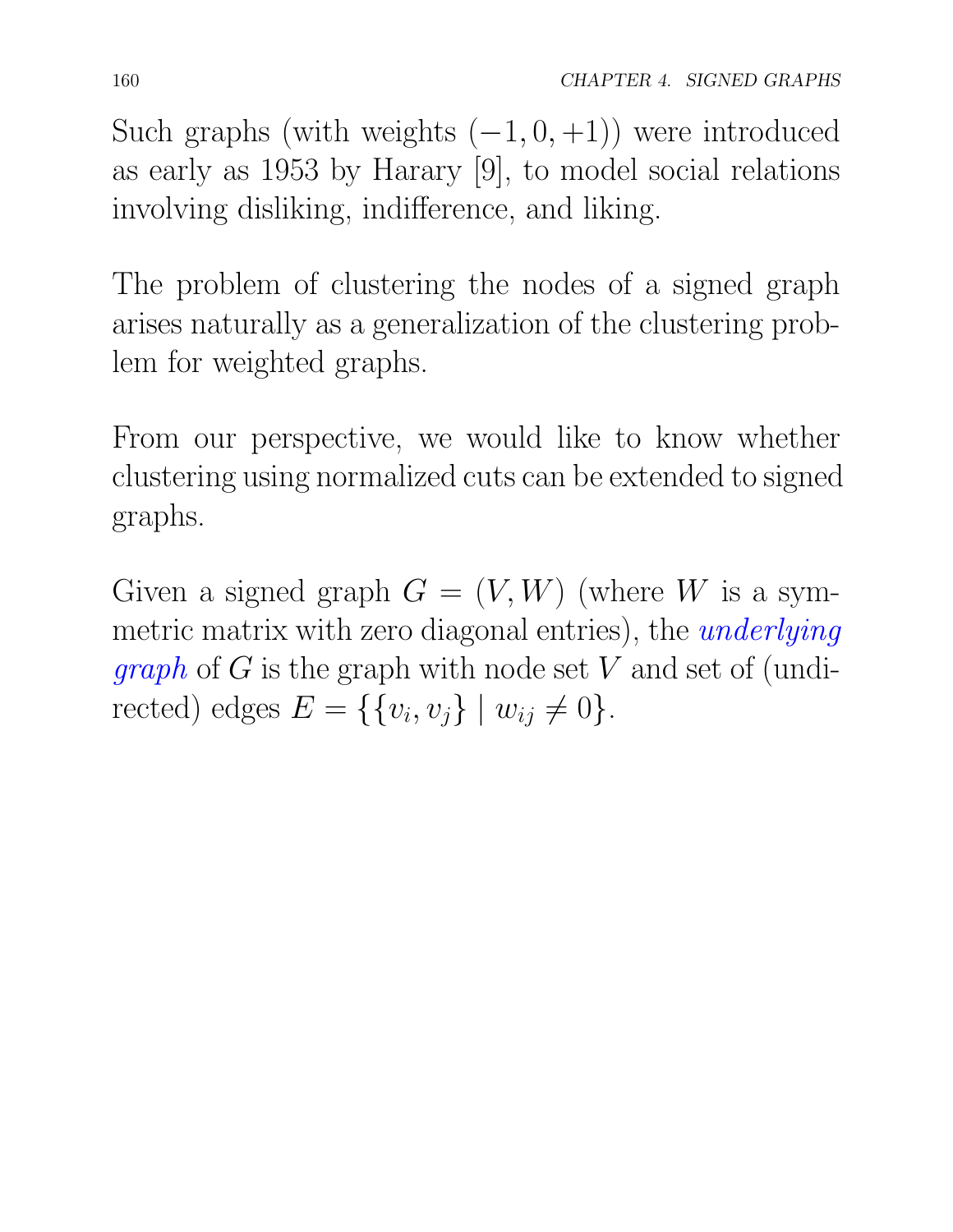The first obstacle is that the degree matrix may now contain zero or negative entries.

As a consequence, the Laplacian *L* may no longer be positive semidefinite, and worse,  $D^{-1/2}$  may not exist.

A simple remedy is to use the absolute values of the weights in the degree matrix!

This idea applied to signed graph with weights  $(-1, 0, 1)$ occurs in Hou [10]. Kolluri, Shewchuk and O'Brien [11] take the natural step of using absolute values of weights in the degree matrix in their original work on surface reconstruction from noisy point clouds.

Kunegis et al. [12] appear to be the first to make a systematic study of spectral methods applied to signed graphs.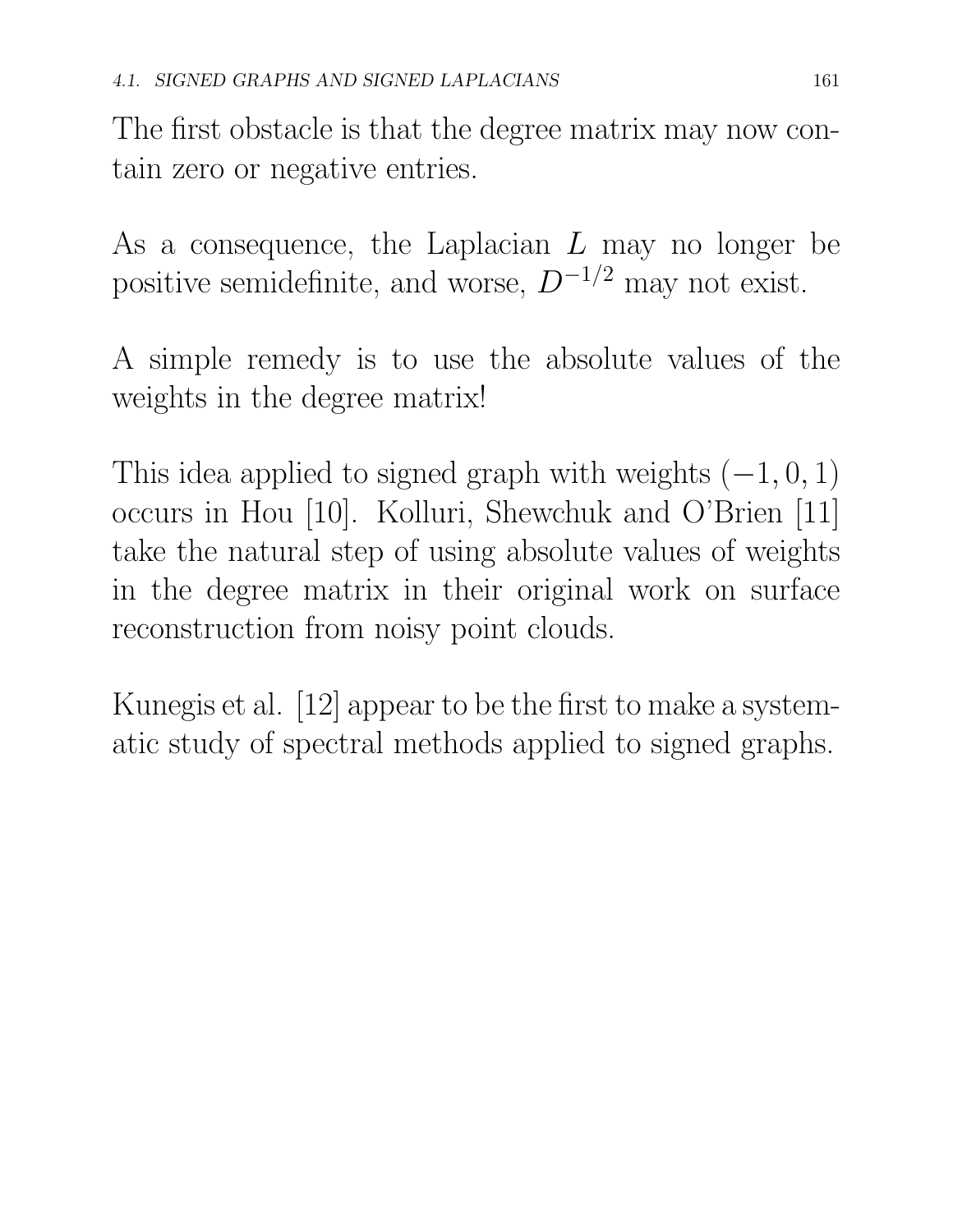In fact, many results in this section originate from Kunegis et al. [12].

However, it should be noted that only 2-clustering is considered in the above papers.

As we will see, the trick of using absolute values of weights in the degree matrix allows the whole machinery that we have presented to be used to attack the problem of clustering signed graphs using normalized cuts.

This requires a modification of the notion of normalized cut.

This new notion it is quite reasonable, as we will see shortly.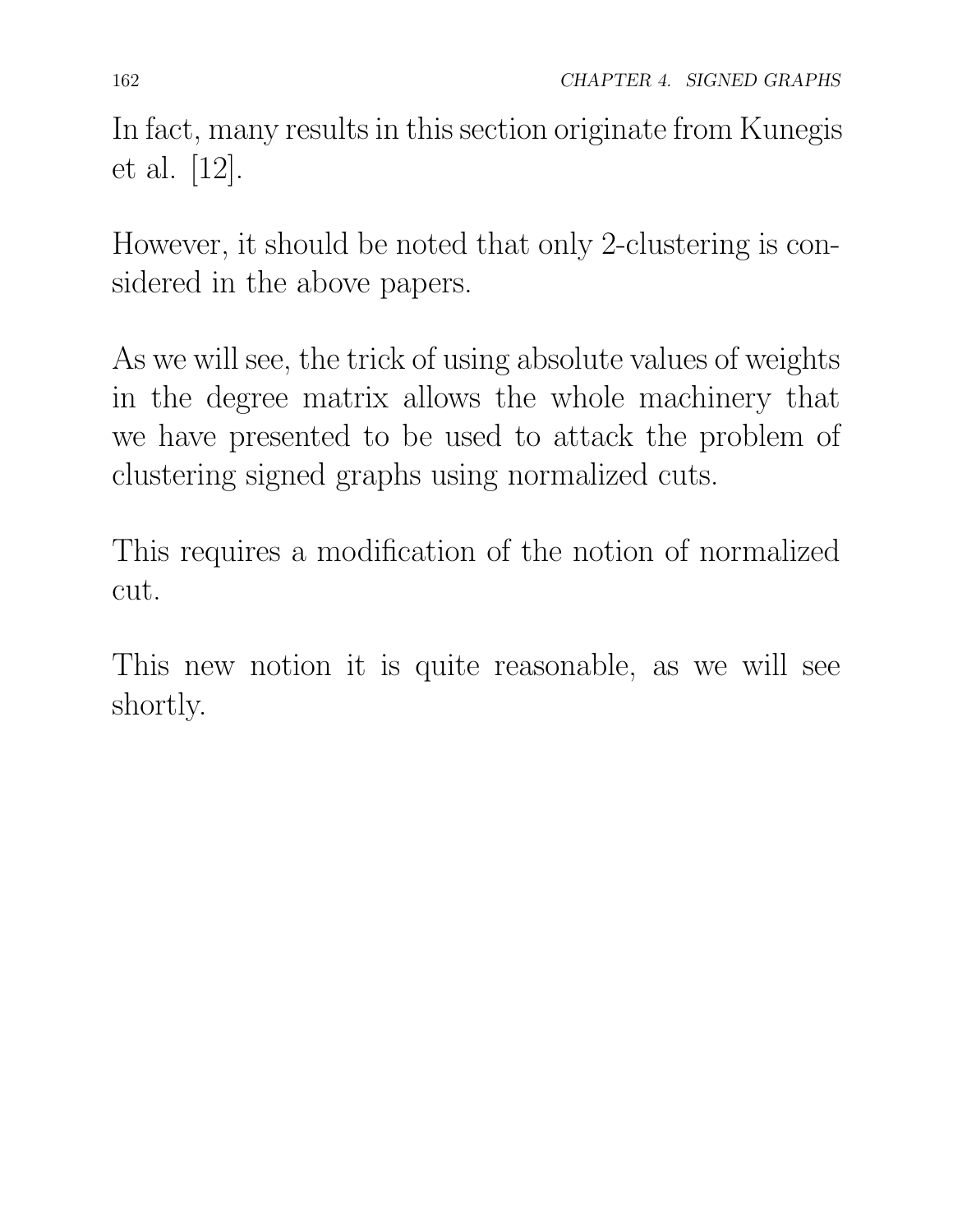If  $(V, W)$  is a signed graph, where W is an  $m \times m$  symmetric matrix with zero diagonal entries and with the other entries  $w_{ij} \in \mathbb{R}$  arbitrary, for any node  $v_i \in V$ , the *signed degree* of  $v_i$  is defined as

$$
\overline{d}_i = \overline{d}(v_i) = \sum_{j=1}^m |w_{ij}|,
$$

and the *signed degree matrix*  $\overline{D}$  as

$$
\overline{D} = \text{diag}(\overline{d}(v_1), \ldots, \overline{d}(v_m)).
$$

For any subset  $A$  of the set of nodes  $V$ , let

$$
vol(A) = \sum_{v_i \in A} \overline{d}_i = \sum_{v_i \in A} \sum_{j=1}^m |w_{ij}|.
$$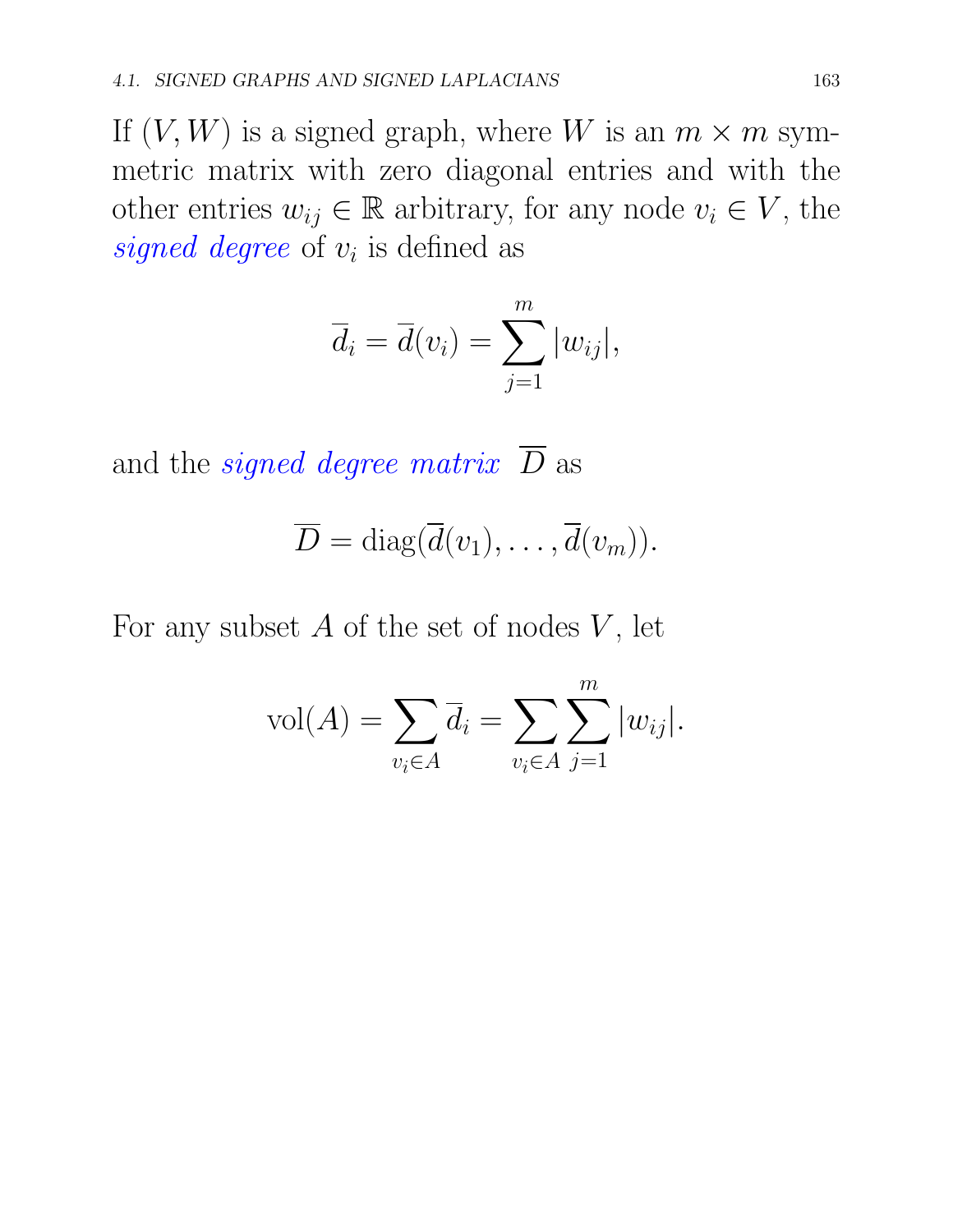For any two subsets *A* and *B* of *V*, define links<sup>+</sup> $(A, B)$ , links<sup> $-$ </sup>(*A, B*), and cut(*A,*  $\overline{A}$ ) by

links<sup>+</sup>
$$
(A, B)
$$
 = 
$$
\sum_{\substack{v_i \in A, v_j \in B \\ w_{ij} > 0}} w_{ij}
$$
links<sup>-</sup> $(A, B)$  = 
$$
\sum_{\substack{v_i \in A, v_j \in B \\ w_{ij} < 0}} -w_{ij}
$$
cut $(A, \overline{A})$  = 
$$
\sum_{\substack{v_i \in A, v_j \in \overline{A} \\ w_{ij} \neq 0}} |w_{ij}|.
$$

Note that  $\text{links}^+(A, B) = \text{links}^+(B, A),$  $\text{links}^-(A, B) = \text{links}^-(B, A)$ , and

$$
cut(A, \overline{A}) = \text{links}^+(A, \overline{A}) + \text{links}^-(A, \overline{A}).
$$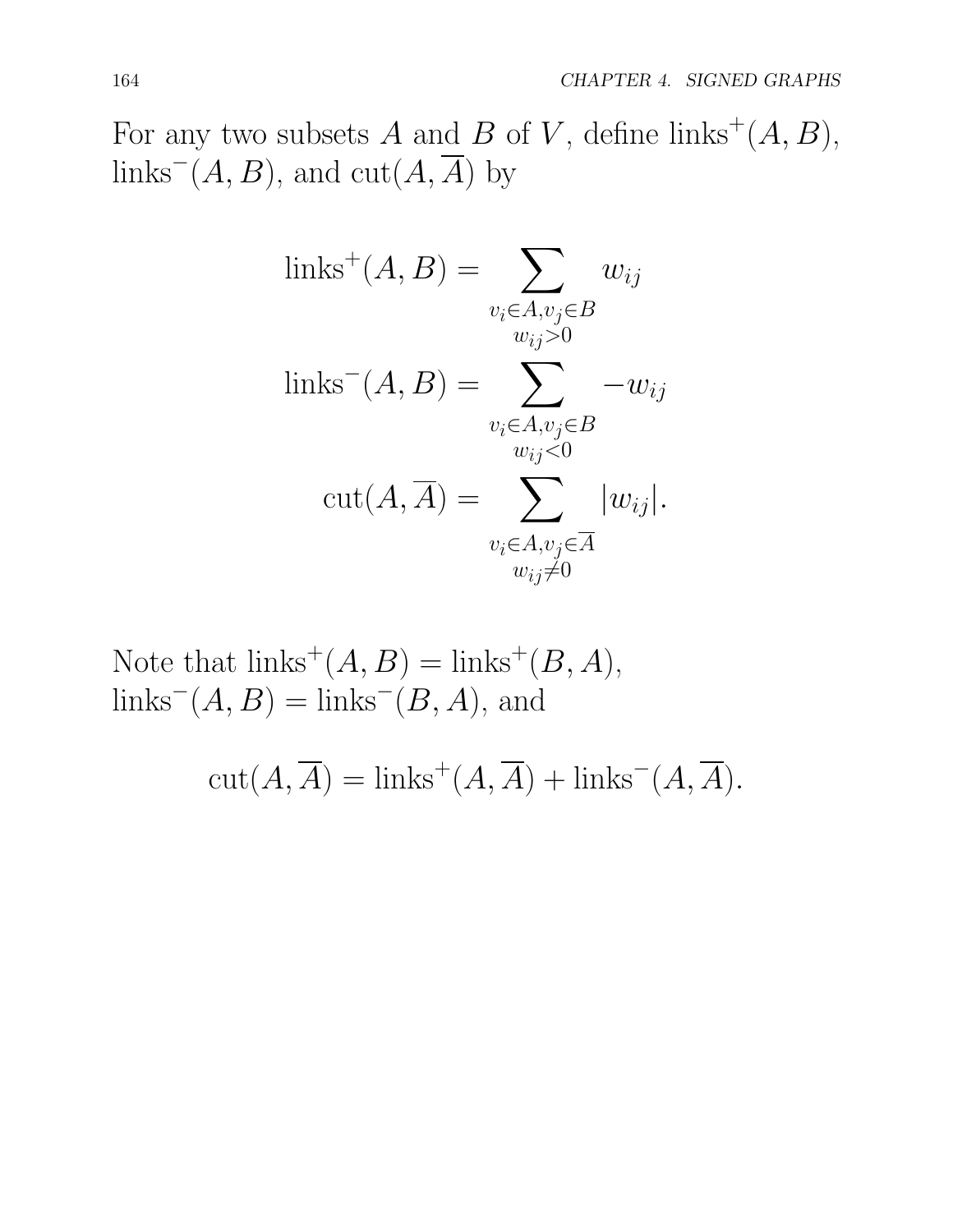Then, the *signed Laplacian*  $\overline{L}$  is defined by

$$
\overline{L}=\overline{D}-W,
$$

and its normalized version  $\overline{L}_{sym}$  by

$$
\overline{L}_{sym} = \overline{D}^{-1/2} \, \overline{L} \, \overline{D}^{-1/2} = I - \overline{D}^{-1/2} W \overline{D}^{-1/2}
$$

For a graph without isolated vertices, we have  $\overline{d}(v_i) > 0$ for  $i = 1, \ldots, m$ , so  $\overline{D}^{-1/2}$  is well defined.

The signed Laplacian is symmetric positive semidefinite. As for the Laplacian of a weight matrix (with nonnegative entries), this can be shown in two ways.

The first method consists in defining a notion of incidence matrix for a signed graph, and appears in Hou [10].

*.*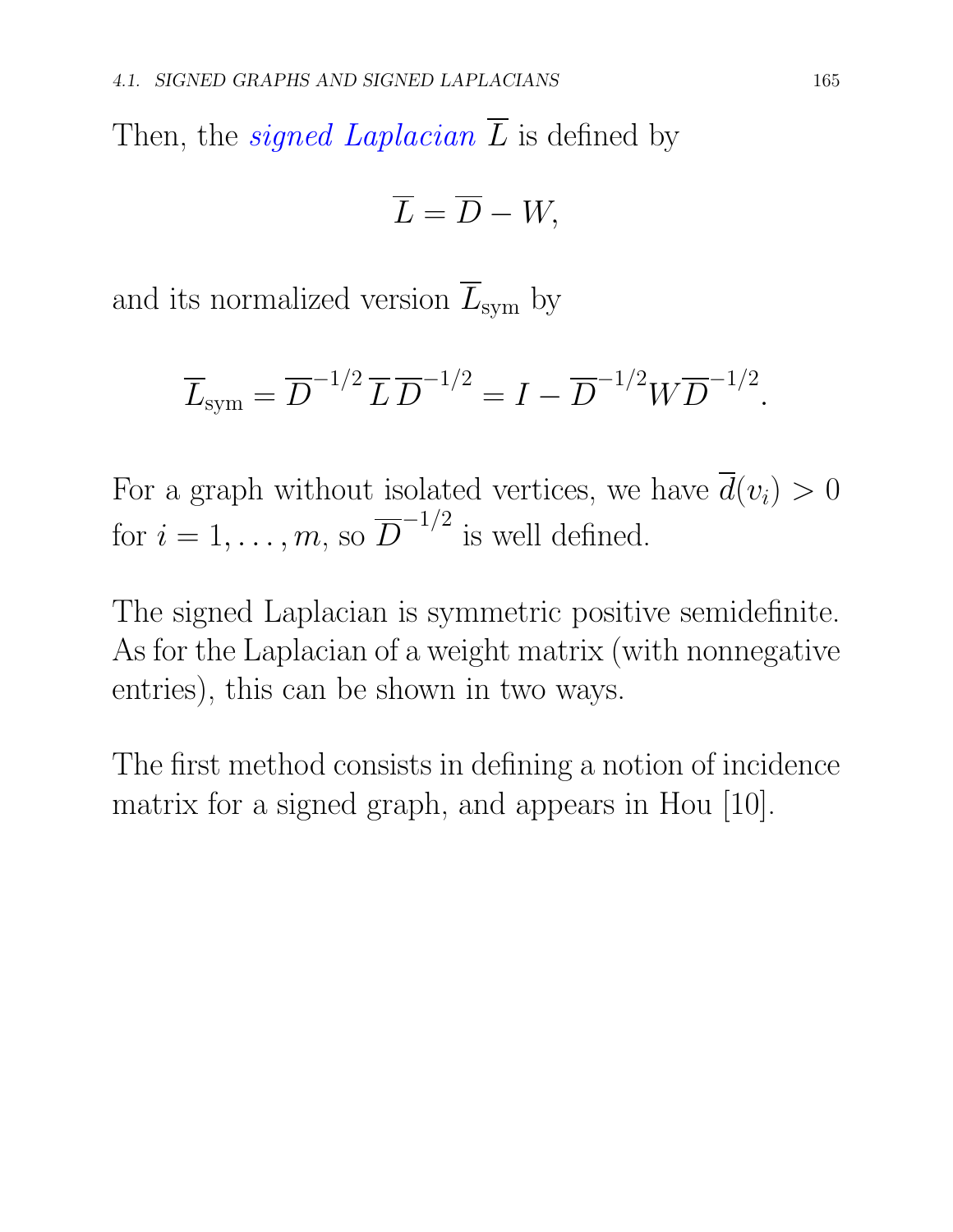**Definition 4.1.** Given a signed graph  $G = (V, W)$ , with  $V = \{v_1, \ldots, v_m\}$ , if  $\{e_1, \ldots, e_n\}$  are the edges of the underlying graph of *G* (recall that  $\{v_i, v_j\}$  is an edge of this graph iff  $w_{ij} \neq 0$ , for any oriented graph  $G^{\sigma}$ obtained by giving an orientation to the underlying graph of *G*, the *incidence matrix*  $B^{\sigma}$  of  $G^{\sigma}$  is the  $m \times n$  matrix whose entries  $b_{i,j}$  are given by

$$
b_{ij} = \begin{cases} +\sqrt{w_{ij}} & \text{if } w_{ij} > 0 \text{ and } s(e_j) = v_i \\ -\sqrt{w_{ij}} & \text{if } w_{ij} > 0 \text{ and } t(e_j) = v_i \\ \sqrt{-w_{ij}} & \text{if } w_{ij} < 0 \text{ and } (s(e_j) = v_i \text{ or } t(e_j) = v_i) \\ 0 & \text{otherwise.} \end{cases}
$$

Then, we have the following proposition whose proof is easily adapted from the proof of Proposition 1.2.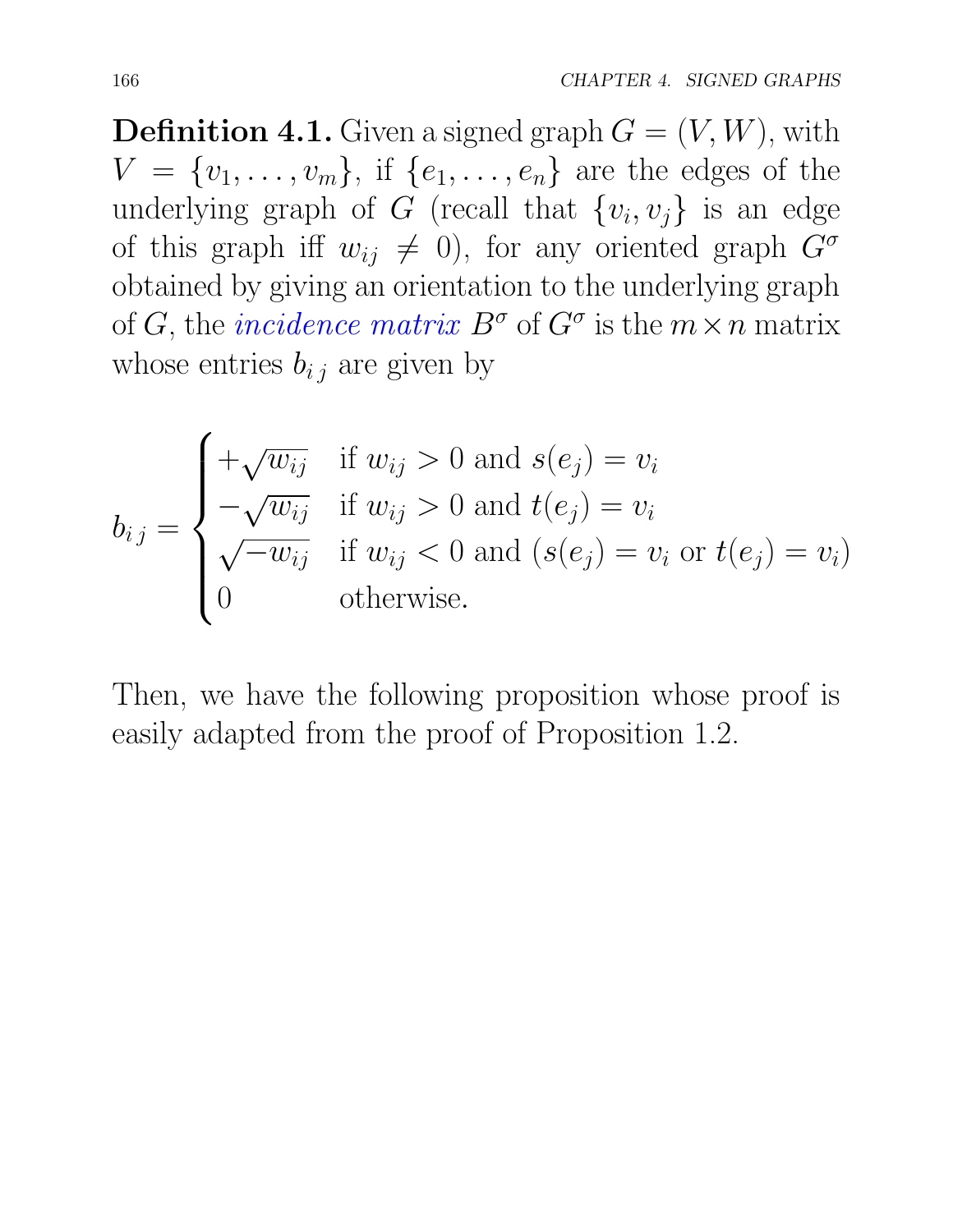**Proposition 4.1.** *Given any signed graph*  $G = (V, W)$ *with*  $V = \{v_1, \ldots, v_m\}$ *, if*  $B^{\sigma}$  *is the incidence matrix* of any oriented graph  $G^{\sigma}$  obtained from the underly*ing graph of*  $G$  *and*  $\overline{D}$  *is the signed degree matrix of W, then*

$$
B^{\sigma}(B^{\sigma})^{\top} = \overline{D} - W = \overline{L}.
$$

*Consequently,*  $B^{\sigma}(B^{\sigma})^{\top}$  *is independent of the orientation of the underlying graph of*  $G$  *and*  $\overline{L} = \overline{D} - W$ *is symmetric and positive semidefinite; that is, the eigenvalues of*  $\overline{L} = \overline{D} - W$  *are real and nonnegative.* 

Another way to prove that  $\overline{L}$  is positive semidefinite is to evaluate the quadratic form  $x^{\top} \overline{L} x$ .

We will need this computation to figure out what is the new notion of normalized cut.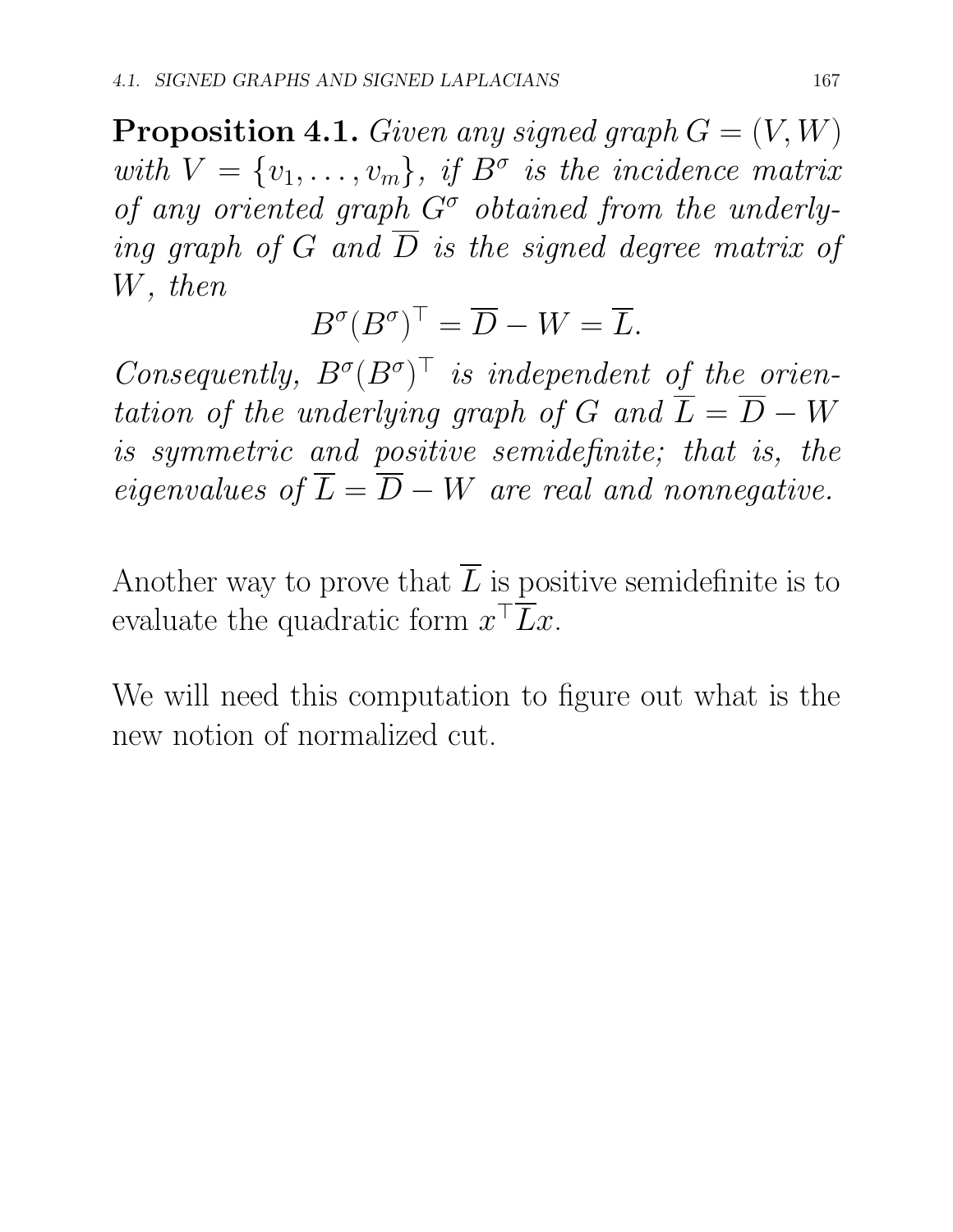For any real  $\lambda \in \mathbb{R}$ , define sgn( $\lambda$ ) by

$$
sgn(\lambda) = \begin{cases} +1 & \text{if } \lambda > 0 \\ -1 & \text{if } \lambda < 0 \\ 0 & \text{if } \lambda = 0. \end{cases}
$$

**Proposition 4.2.** For any  $m \times m$  symmetric matrix  $W = (w_{ij})$ *, if we let*  $\overline{L} = \overline{D} - W$  *where*  $\overline{D}$  *is the signed degree matrix associated with W, then we have*

$$
x^{\top} \overline{L} x = \frac{1}{2} \sum_{i,j=1}^{m} |w_{ij}| (x_i - \text{sgn}(w_{ij}) x_j)^2 \text{ for all } x \in \mathbb{R}^m.
$$

*Consequently, L is positive semidefinite.*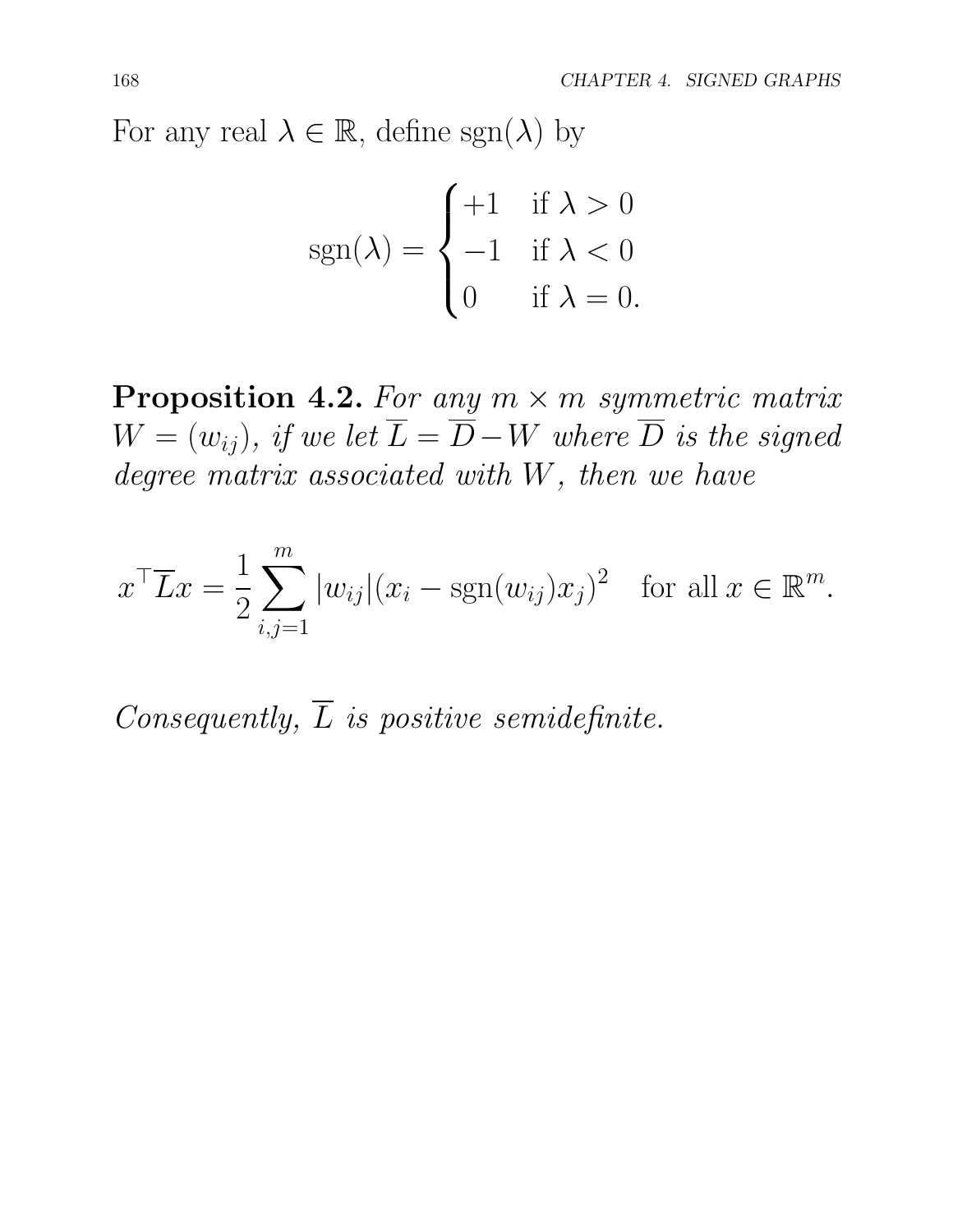#### 4.2 Signed Normalized Cuts

As in Section 3.3, given a partition of *V* into *K* clusters  $(A_1, \ldots, A_K)$ , if we represent the *j*th block of this partition by a vector  $X^j$  such that

$$
X_i^j = \begin{cases} a_j & \text{if } v_i \in A_j \\ 0 & \text{if } v_i \notin A_j, \end{cases}
$$

for some  $a_j \neq 0$ , then we have the following result.

Proposition 4.3. *For any vector X<sup>j</sup> representing the j*<sup>*th*</sup> *block of a partition*  $(A_1, \ldots, A_K)$  *of V, we have* 

$$
(X^j)^\top \overline{L} X^j = a_j^2(\text{cut}(A_j, \overline{A_j}) + 2\text{links}^-(A_j, A_j)).
$$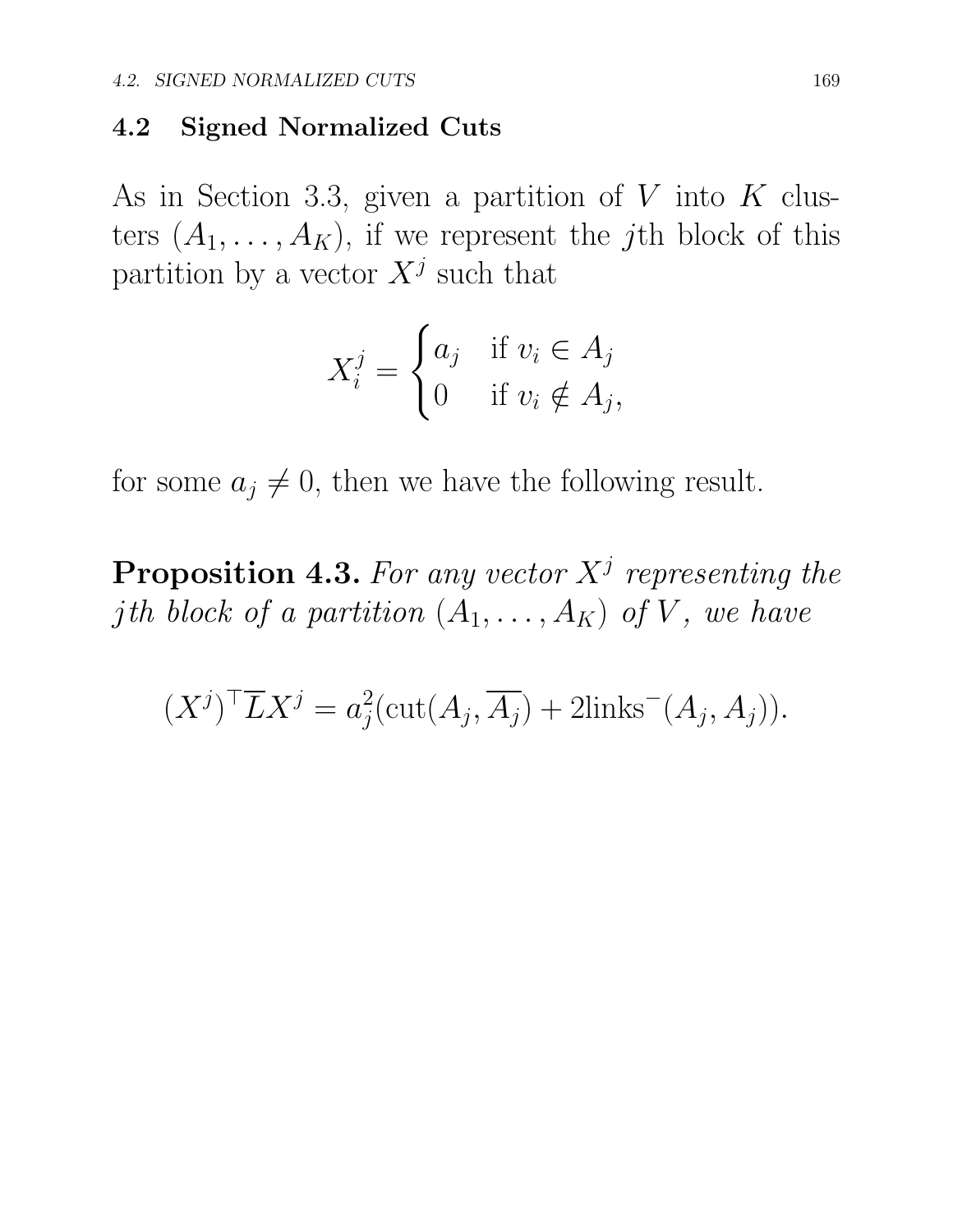Since with the revised definition of  $vol(A_j)$ , we also have

$$
(X^j)^\top \overline{D} X^j = a_j^2 \sum_{v_i \in A_j} \overline{d}_i = a_j^2 \text{vol}(A_j),
$$

we deduce that

$$
\frac{(X^j)^\top \overline{L} X^j}{(X^j)^\top \overline{D} X^j} = \frac{\text{cut}(A_j, \overline{A_j}) + 2 \text{links}^-(A_j, A_j)}{\text{vol}(A_j)}.
$$

The calculations of the previous paragraph suggest the following definition.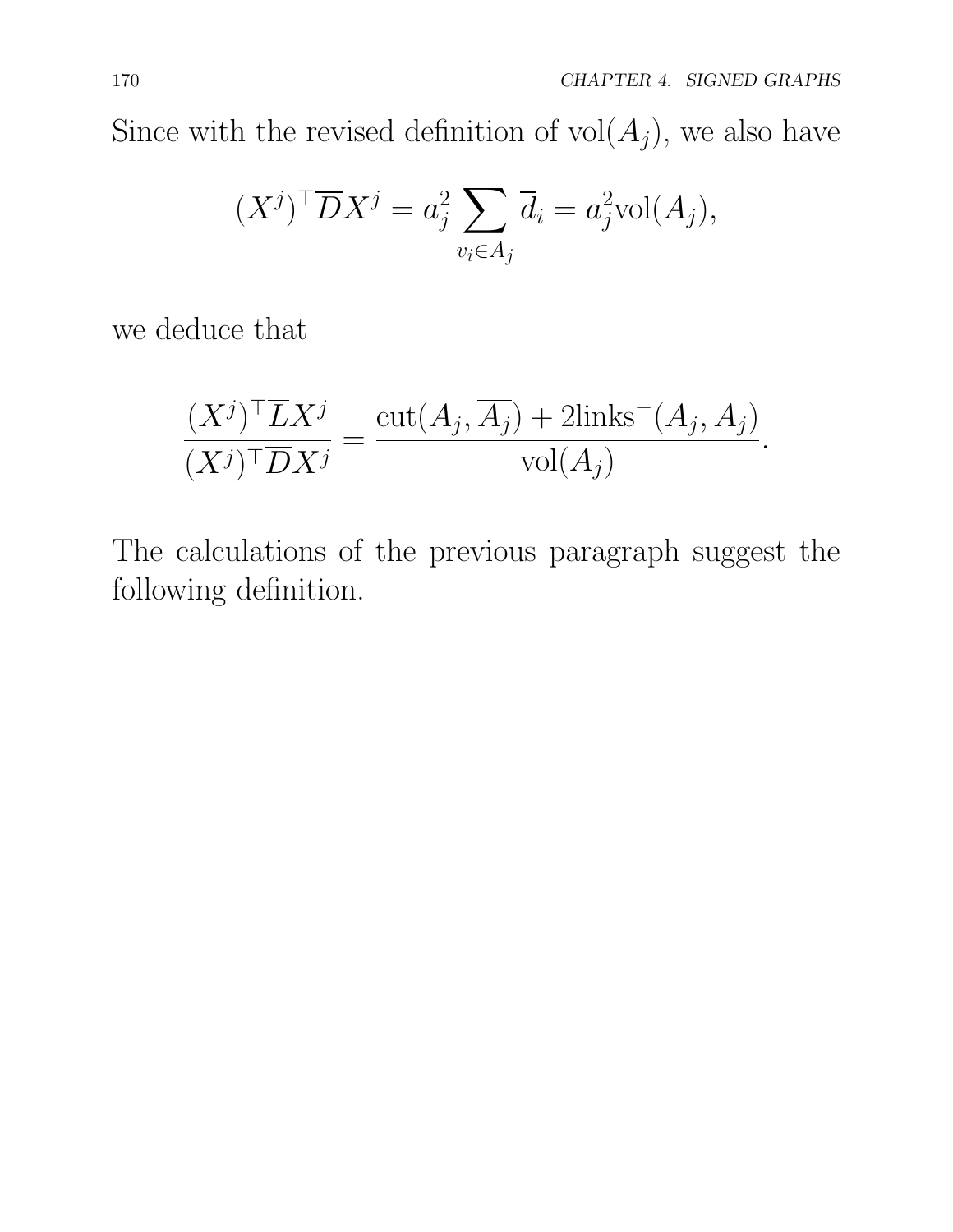Definition 4.2. The *signed normalized cut* sNcut $(A_1, \ldots, A_K)$  of the partition  $(A_1, \ldots, A_K)$  is defined as

sNcut
$$
(A_1, ..., A_K)
$$
 = 
$$
\sum_{j=1}^{K} \frac{\text{cut}(A_j, \overline{A_j})}{\text{vol}(A_j)} + 2 \sum_{j=1}^{K} \frac{\text{links}^-(A_j, A_j)}{\text{vol}(A_j)}.
$$

**Remark:** Kunegis et al. [12] deal with a different notion of cut, namely ratio cut (in which  $vol(A)$  is replaced by the size  $|A|$  of  $A$ , and only for two clusters.

In this case, by a clever choice of indicator vector, they obtain a notion of signed cut that only takes into account the positive edges between  $\overline{A}$  and  $\overline{A}$ , and the negative edges among nodes in *A* and nodes in *A*.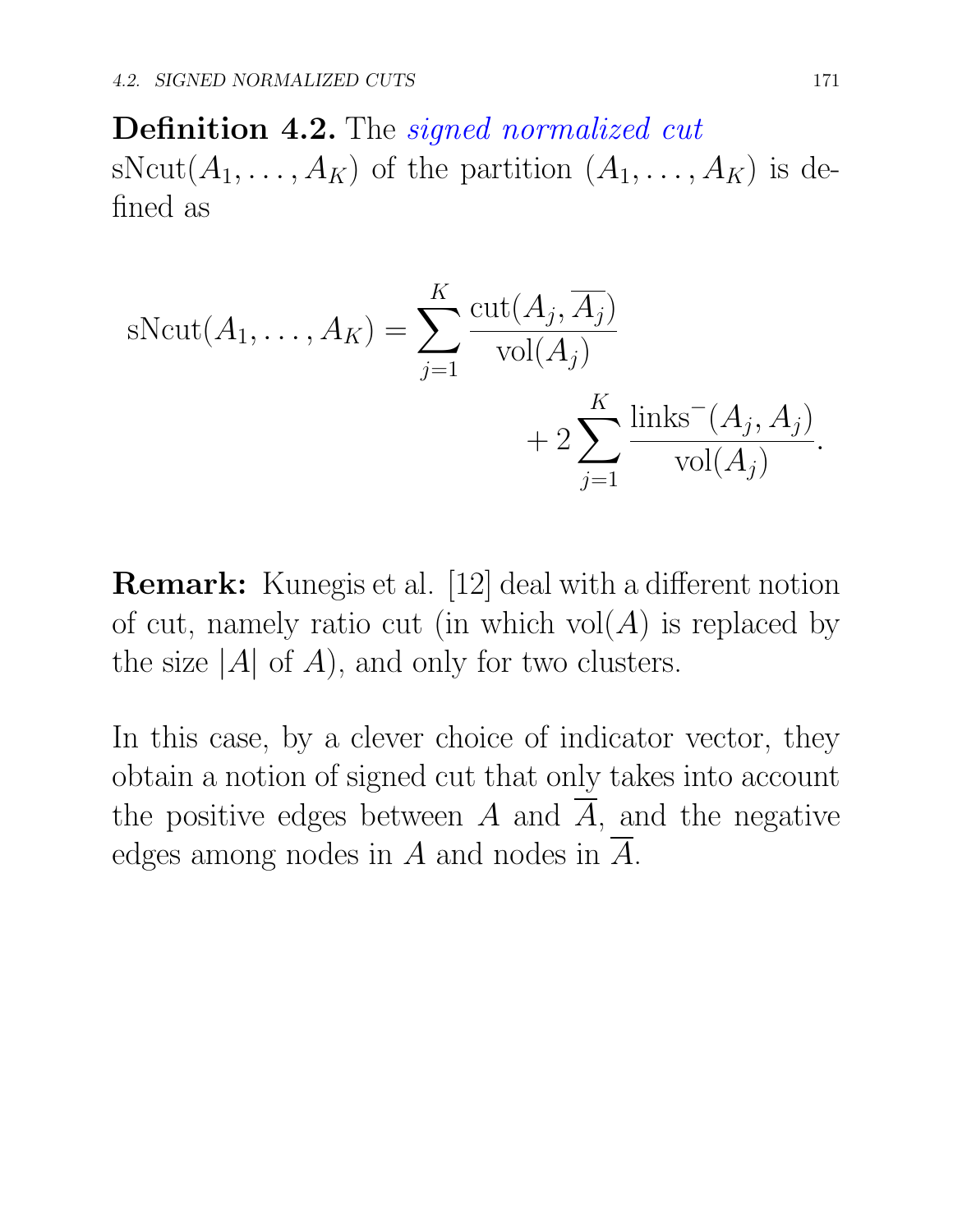This trick does not seem to generalize to more than two clusters, and this is why we use our representation for partitions. Our definition of a signed normalized cut appears to be novel.

Based on previous computations, we have

$$
s\text{Ncut}(A_1,\ldots,A_K) = \sum_{j=1}^K \frac{(X^j)^\top \overline{L} X^j}{(X^j)^\top \overline{D} X^j}.
$$

where *X* is the  $N \times K$  matrix whose *j*th column is  $X^j$ .

Therefore, this is the same problem as in Chapter 3, with *L* replaced by  $\overline{L}$  and *D* replaced by  $\overline{D}$ .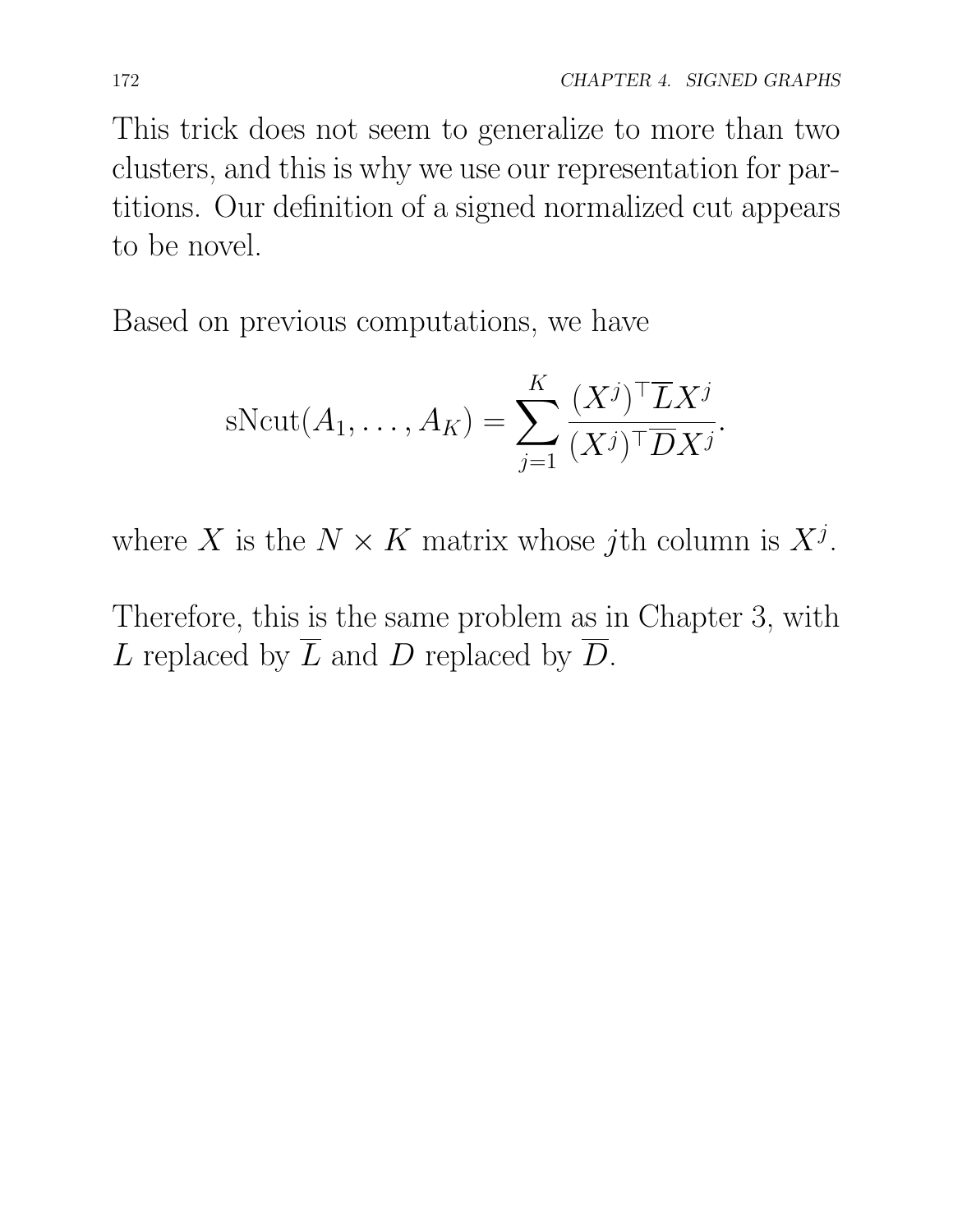Observe that minimizing  $sNcut(A_1, ..., A_K)$  amounts to minimizing the number of positive and negative edges between clusters, and also minimizing the number of negative edges within clusters.

This second minimization captures the intuition that *nodes connected by a negative edge should not be together* (they do not "like" each other; they should be far from each other).

The *K*-clustering problem for signed graphs is related but not equivalent to another problem known as *correlation clustering*.

In correlation clustering, in our terminology and notation, given a graph  $G = (V, W)$  with positively and negatively weighted edges, one seeks a clustering of *V* that minimizes the sum links<sup> $(A_j, A_j)$ </sup> of the absolute values of the negative weights of the edges within each cluster  $A_j$ , and minimizes the sum links<sup>+</sup>( $A_j$ ,  $\overline{A}_j$ ) of the positive weights of the edges between distinct clusters.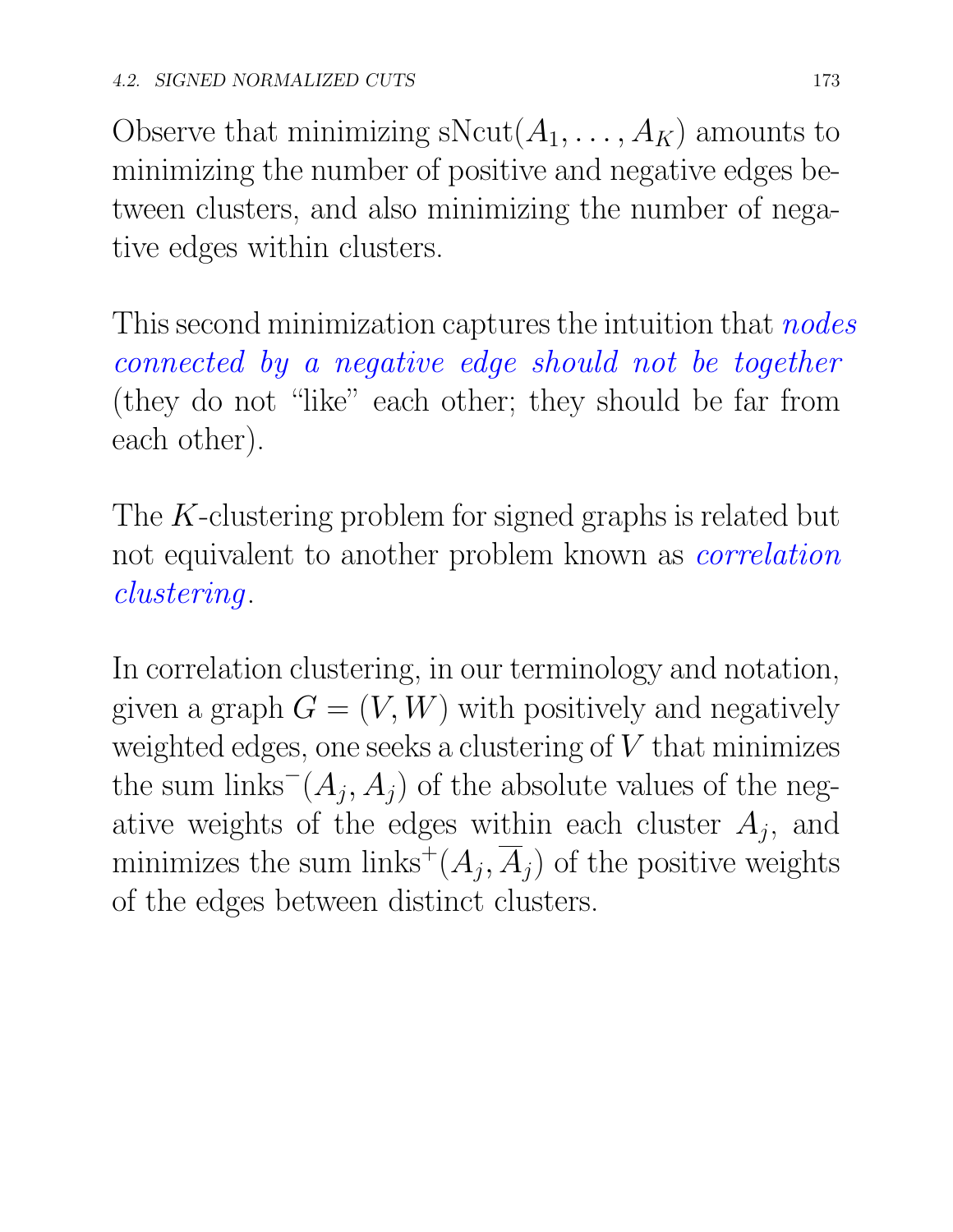In contrast to *K*-clustering, the number *K* of clusters is not given in advance, and there is no normalization with respect to size of volume.

Furthermore, in correlation clustering, only the contribution links<sup>+</sup> $(A_j, \overline{A}_j)$  of positively weighted edges is minimized, but our method only allows us to minimize  $cut(A_i, \overline{A}_i)$ , which also takes into account negatively weighted edges between distinct clusters.

Correlation clustering was first introduced and studied for complete graphs by Bansal, Blum and Chawla [1].

They prove that this problem is NP-complete and give several approximation algorithms, including a PTAS for maximizing agreement.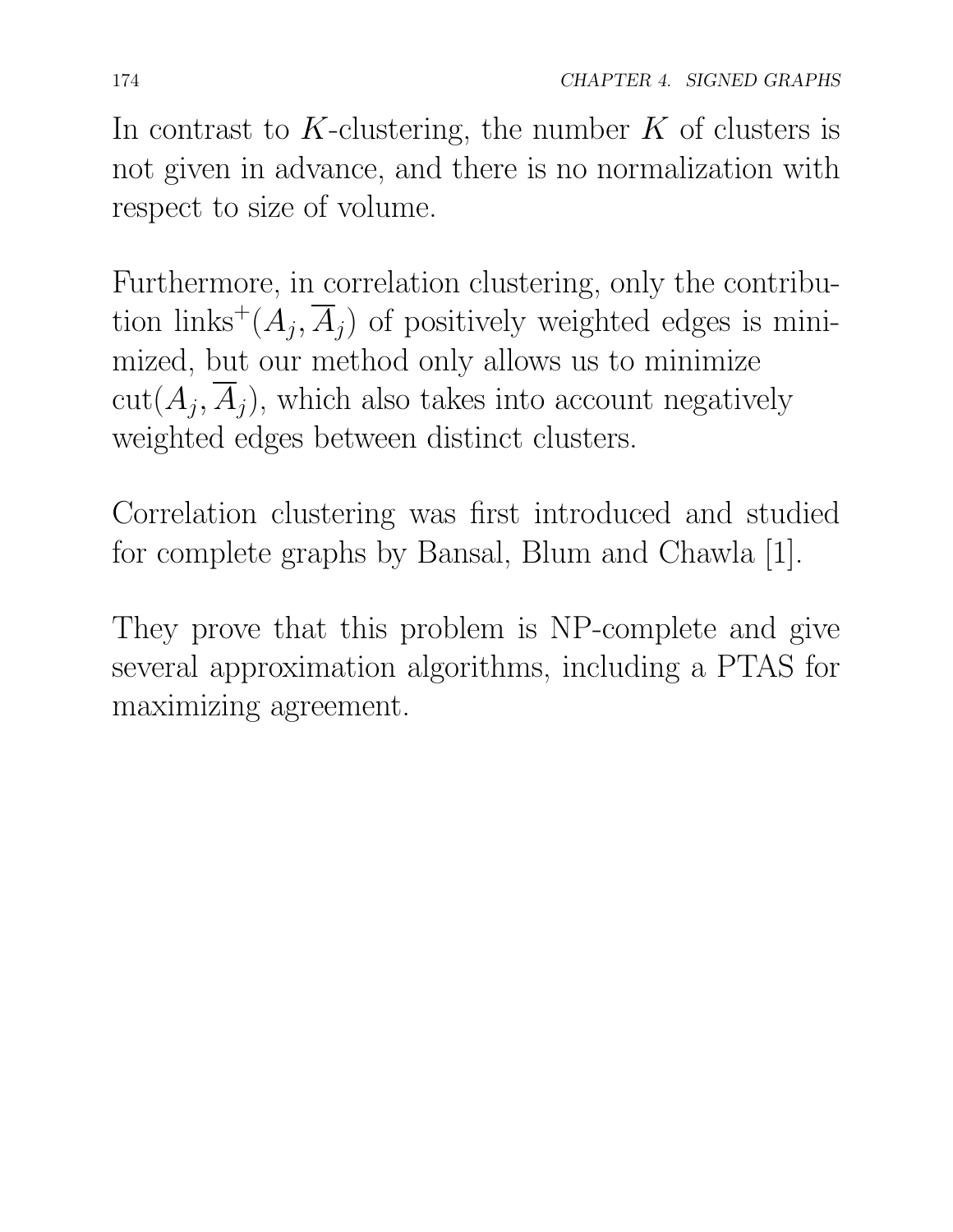Demaine and Immorlica [4] consider the same problem for arbitrary weighted graphs, and they give an  $O(\log n)$ approximation algorithm based on linear programming.

Since correlation clustering does not assume that *K* is given and not not include nomalization by size or volume, it is not clear whether algorithms for correlation clustering can be applied to normalized *K*-clustering, and conversely.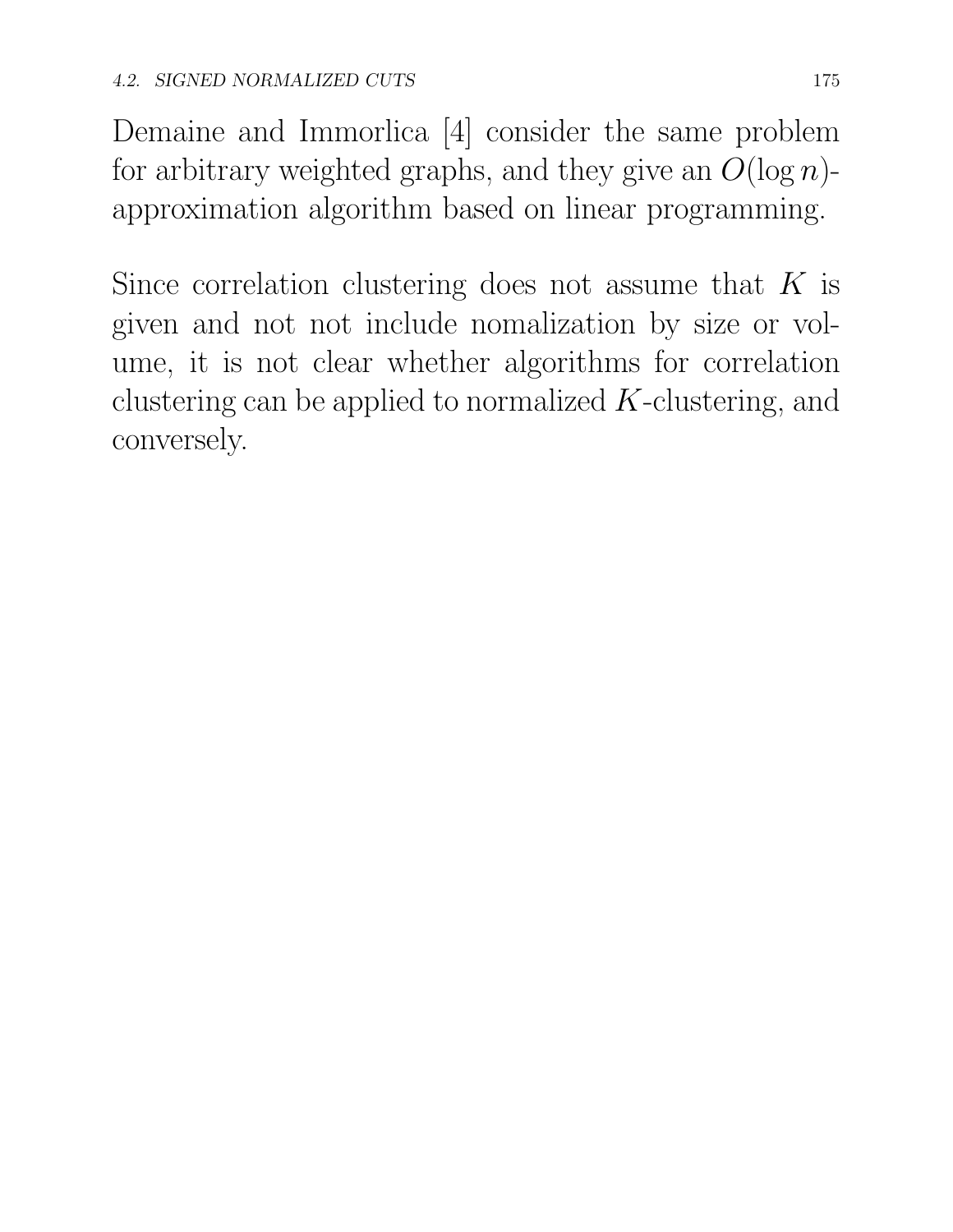#### 4.3 Balanced Graphs

Since

$$
s\text{Ncut}(A_1,\ldots,A_K) = \sum_{j=1}^K \frac{(X^j)^\top \overline{L} X^j}{(X^j)^\top \overline{D} X^j},
$$

the whole machinery of Sections 3.3 and 3.4 can be applied with *D* replaced by  $\overline{D}$  and *L* replaced by  $\overline{L}$ .

However, there is a new phenomenon, which is that  $\overline{L}$ *blue may be positive definite*.

As a consequence, **1** is not always an eigenvector of  $\overline{L}$ .

As observed by Kunegis et al. [12], it is also possible to characterize for which signed graphs the Laplacian  $\overline{L}$  is positive definite.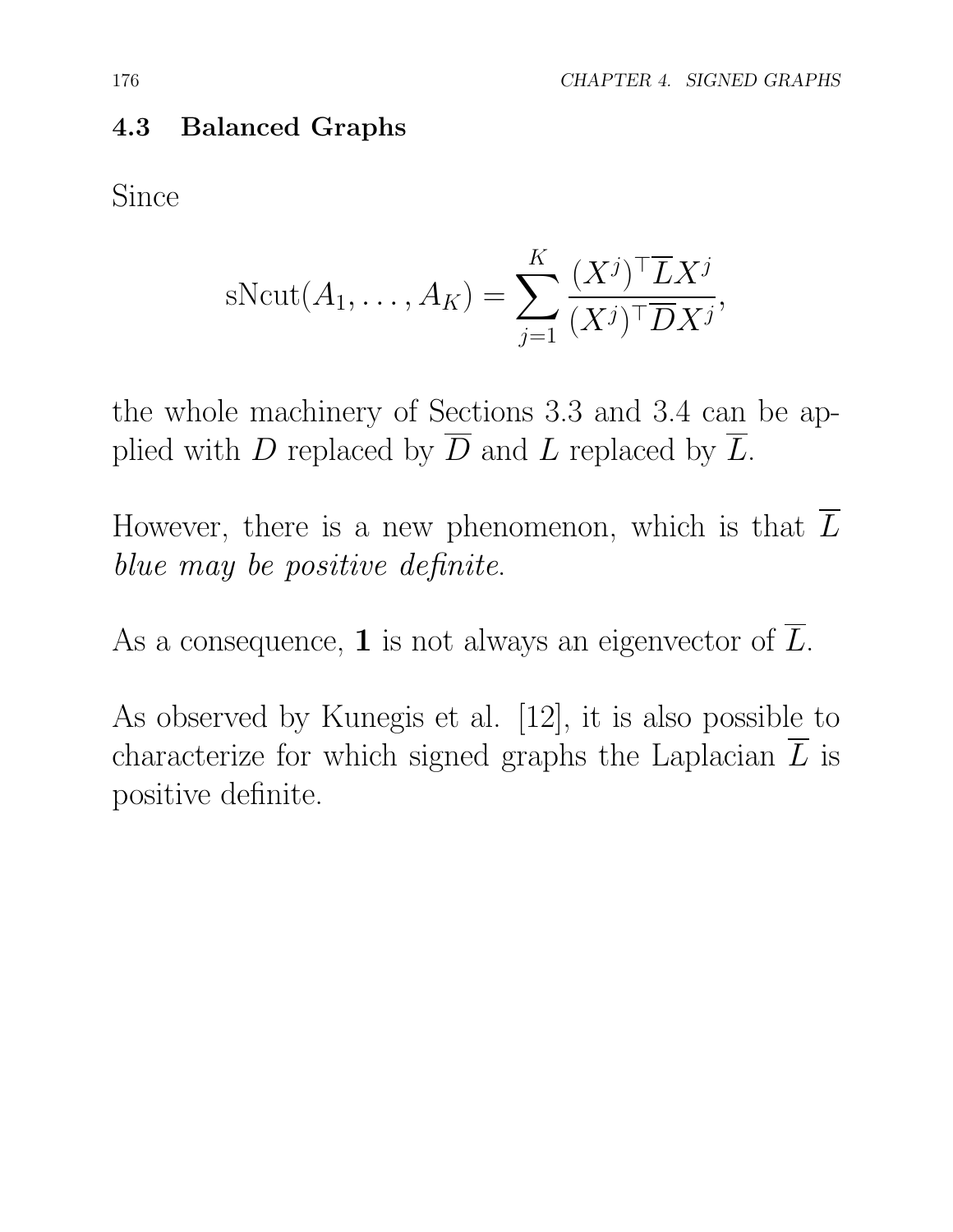Such graphs are "cousins" of bipartite graphs and were introduced by Harary [9].

Since a graph is the union of its connected components, we restrict ourselves to connected graphs.

**Definition 4.3.** Given a signed graph  $G = (V, W)$  with negative weights whose underlying graph is connected, we say that *G* is *balanced* if there is a partition of its set of nodes *V* into two blocks  $V_1$  and  $V_2$  such that all positive edges connect nodes within  $V_1$  or  $V_2$ , and negative edges connect nodes between  $V_1$  and  $V_2$ .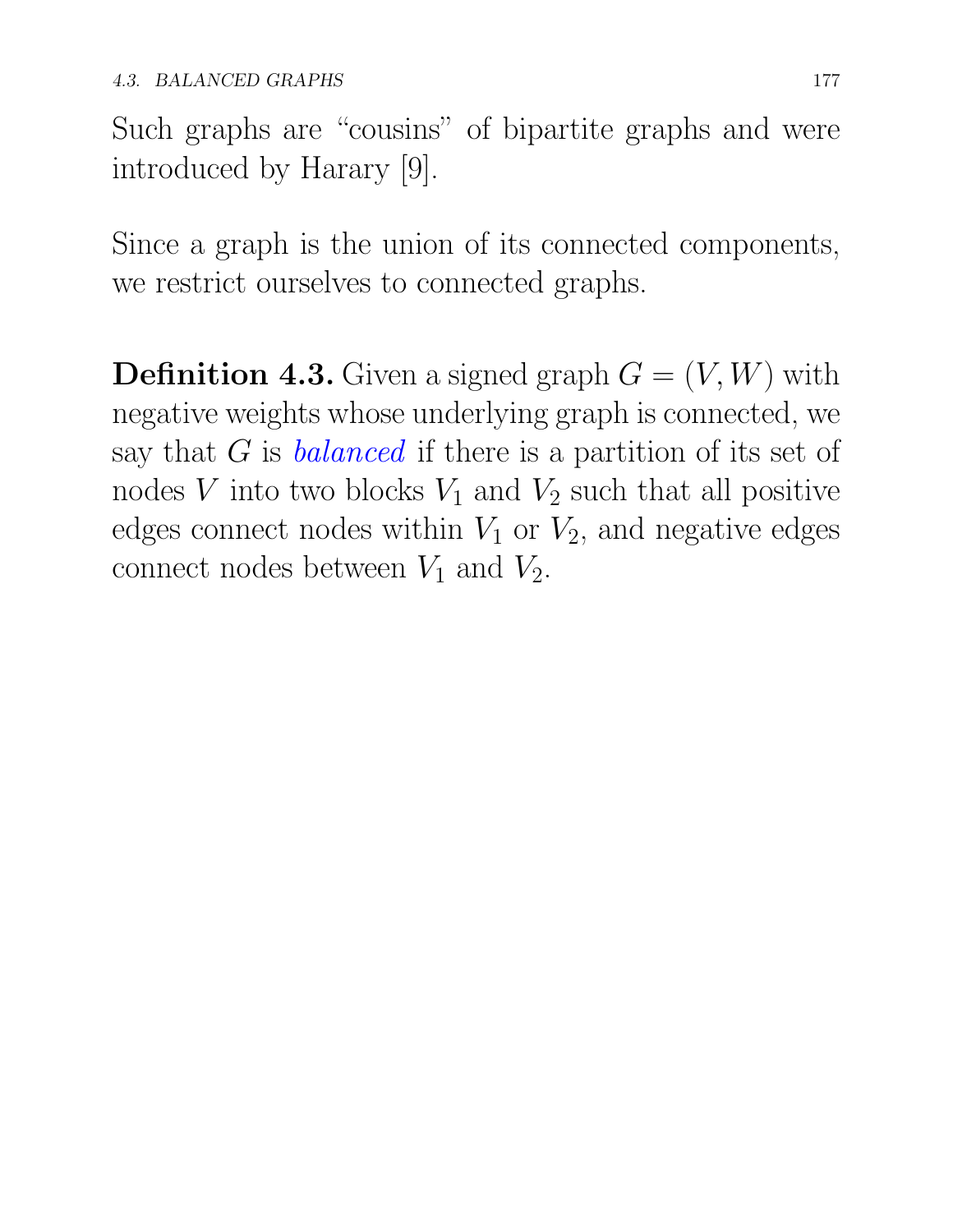An example of a balanced graph is shown in Figure 4.1 on the left, in which positive edges are colored green and negative edges are colored red.

This graph admits the partition

$$
(\{v_1,v_2,v_4,v_7,v_8\},\{v_3,v_5,v_6,v_9\}).
$$

On the other hand, the graph shown on the right contains the cycle  $(v_2, v_3, v_6, v_5, v_4, v_2)$  with an odd number of negative edges (3), and thus is not balanced.



Figure 4.1: A balanced signed graph *G*<sup>1</sup> (left). An unbalanced signed graph *G*<sup>2</sup> (right).

Observe that if we delete all positive edges in a balanced graph, then the resulting graph is bipartite.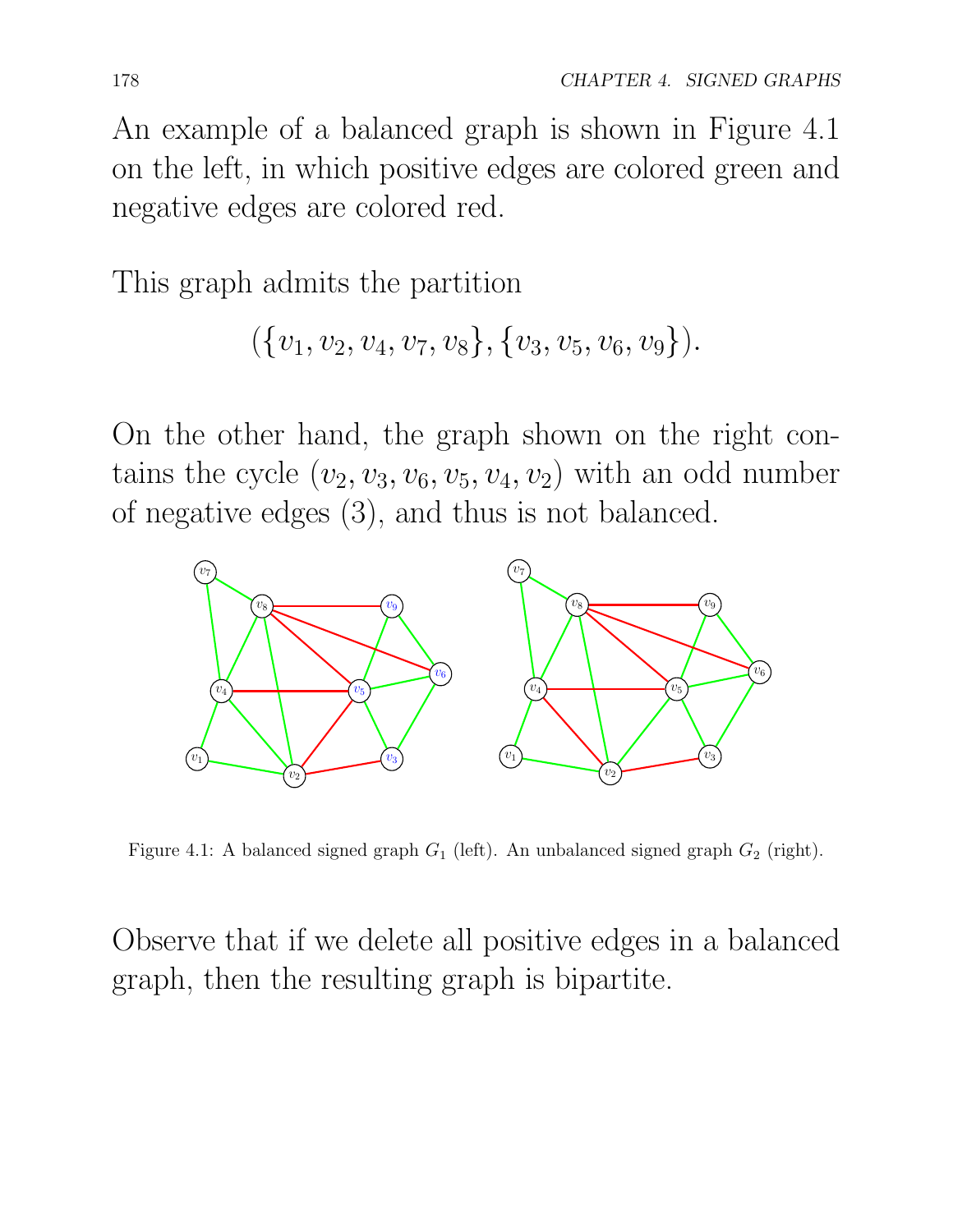Then, it is not surprising that connected balanced graphs can be characterized as signed graphs in which every cycle has an even number of negative edges.

This is analogous to the characterization of a connected bipartite graph as a graph in which every cycle has even length.

The following proposition was first proved by Harary [9].

**Proposition 4.4.** *If*  $G = (V, W)$  *is a connected signed*  $graph$  *with negative weights, then*  $G$  *is balanced iff every cycle contains an even number of negative edges.*

We can also detect whether a connected signed graph is balanced in terms of the kernel of the transpose of any of its incidence matrices.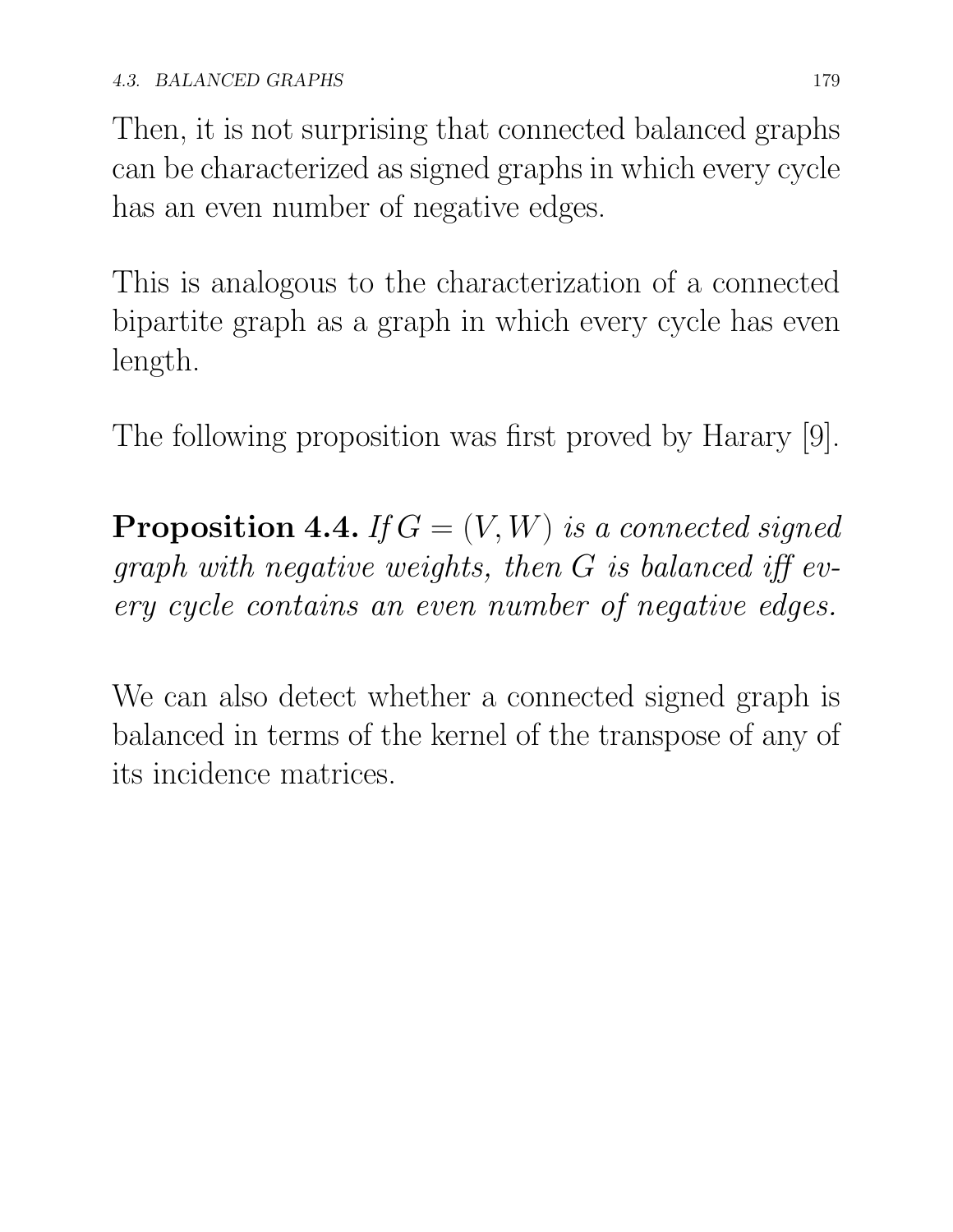**Proposition 4.5.** *If*  $G = (V, W)$  *is a connected signed graph with negative weights and with m nodes, for any orientation of its underlying graph, let B be the corresponding incidence matrix. The underlying graph of*  $G$  *is balanced iff* rank $(B) = m - 1$ *. Furthermore, if*  $G$ *is balanced, then there is a vector u with*  $u_i \in \{-1, 1\}$ *such that*  $B^{\top}u = 0$ *, and the sets of nodes*  $V_1 = \{v_i \mid u_i = -1\}$  *and*  $V_2 = \{v_i \mid u_i = +1\}$  *form a partition of V for which G is balanced.*

**Remark:** A simple modification of the proof of Proposition 4.5 shows that if there are  $c_1$  components containing only positive edges, *c*<sup>2</sup> components that are balanced graphs, and *c*<sup>3</sup> components that are not balanced (and contain some negative edge), then

$$
c_1 + c_2 = m - \operatorname{rank}(B).
$$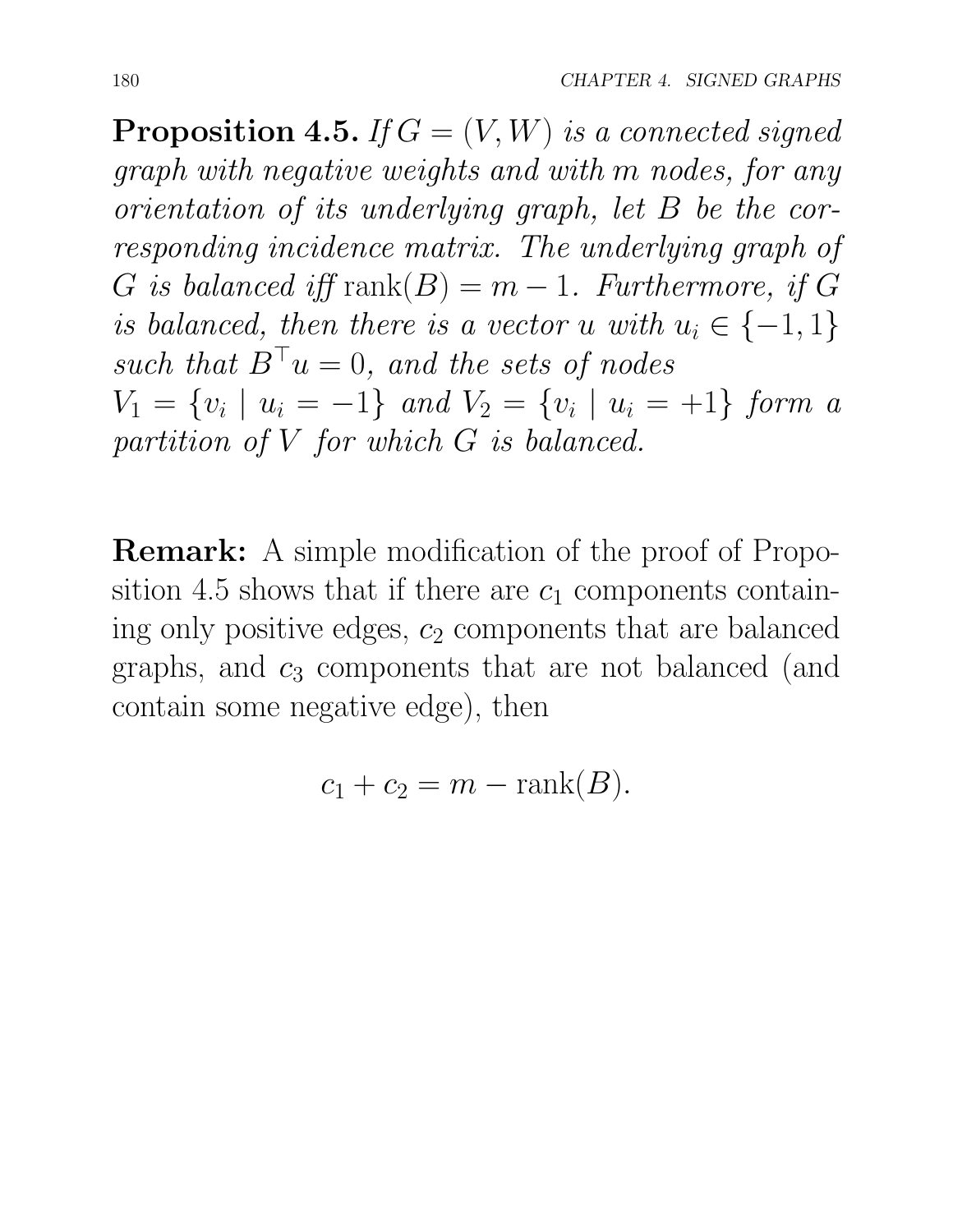Since by Proposition 4.1 we have  $\overline{L} = BB^{\top}$  for any incidence matrix *B* associated with an orientation of the underlying graph of *G*, we obtain the following important result (which is proved differently in Kunegis et al.  $[12]$ ).

Theorem 4.6. *The signed Laplacian L of a connected*  $signed graph G is positive definite iff G is not balanced$ *(possesses some cycle with an odd number of negative edges).*

If  $G = (V, W)$  is a balanced graph, then there is a partition  $(V_1, V_2)$  of *V* such that for every edge  $\{v_i, v_j\}$ , if  $w_{ij} > 0$ , then  $v_i, v_j \in V_1$  or  $v_i, v_j \in V_2$ , and if  $w_{ij} < 0$ , then  $v_i \in V_1$  and  $v_j \in V_2$ .

It follows that if we define the vector *x* such that  $x_i = +1$ iff  $v_i \in V_1$  and  $x_i = -1$  iff  $v_i \in V_2$ , then for every edge  $\{v_i, v_j\}$  we have

$$
sgn(w_{ij}) = x_i x_j.
$$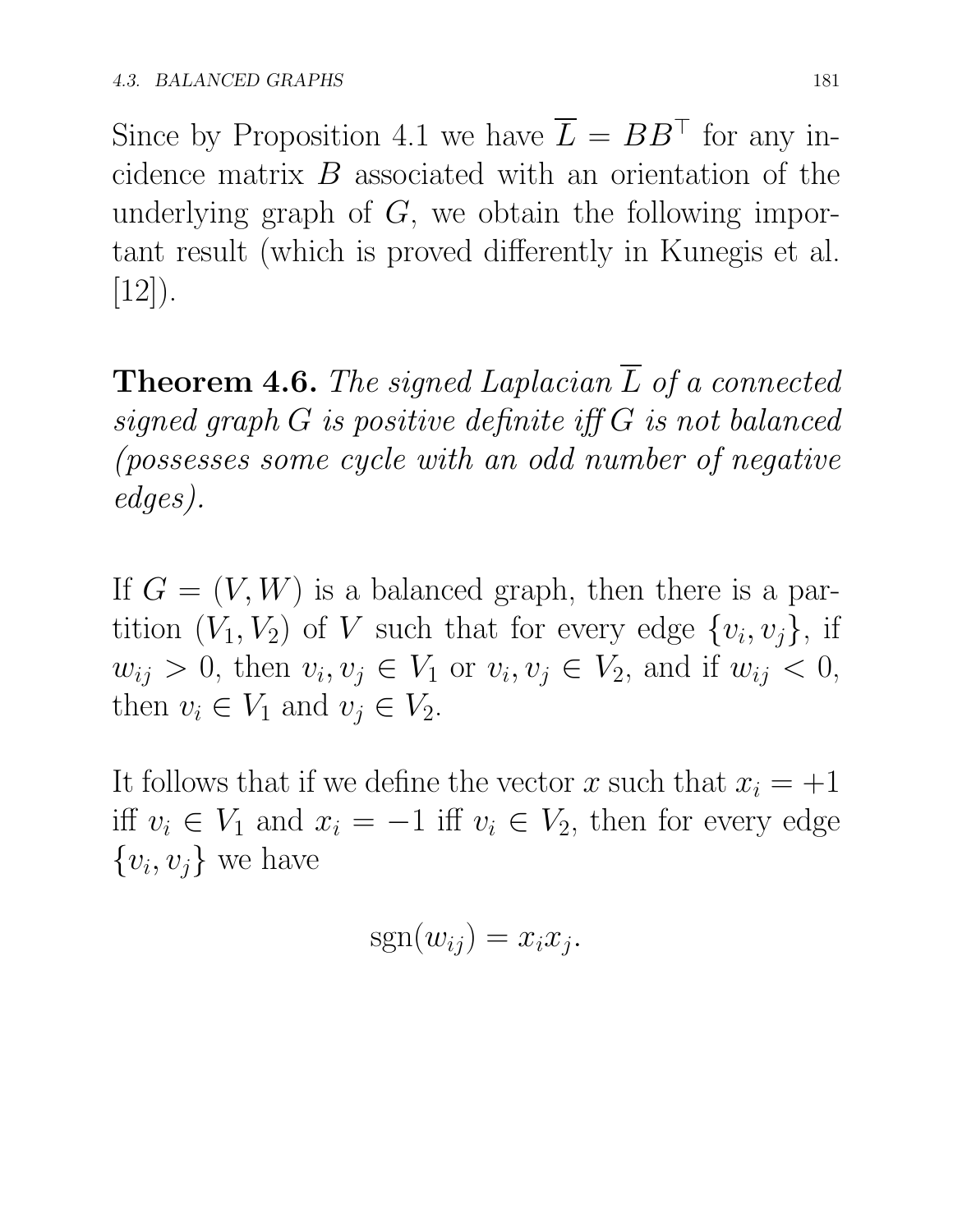We call *x* a *bipartition* of *V* .

The signed Laplacian of the balanced graph *G*<sup>1</sup> is given by

$$
\overline{L}_1 = \begin{pmatrix}\n2 & -1 & 0 & -1 & 0 & 0 & 0 & 0 & 0 \\
-1 & 5 & 1 & -1 & 1 & 0 & 0 & -1 & 0 \\
0 & 1 & 3 & 0 & -1 & -1 & 0 & 0 & 0 \\
-1 & -1 & 0 & 5 & 1 & 0 & -1 & -1 & 0 \\
0 & 1 & -1 & 1 & 6 & -1 & 0 & 1 & -1 \\
0 & 0 & -1 & 0 & -1 & 4 & 0 & 1 & -1 \\
0 & 0 & 0 & -1 & 0 & 0 & 2 & -1 & 0 \\
0 & -1 & 0 & -1 & 1 & 1 & -1 & 6 & 1 \\
0 & 0 & 0 & 0 & -1 & -1 & 0 & 1 & 3\n\end{pmatrix}
$$

Using Matlab, we find that its eigenvalues are

0*,* 1*.*4790*,* 1*.*7513*,* 2*.*7883*,* 4*.*3570*,* 4*.*8815*,* 6*.*2158*,* 7*.*2159*,* 7*.*3112*.*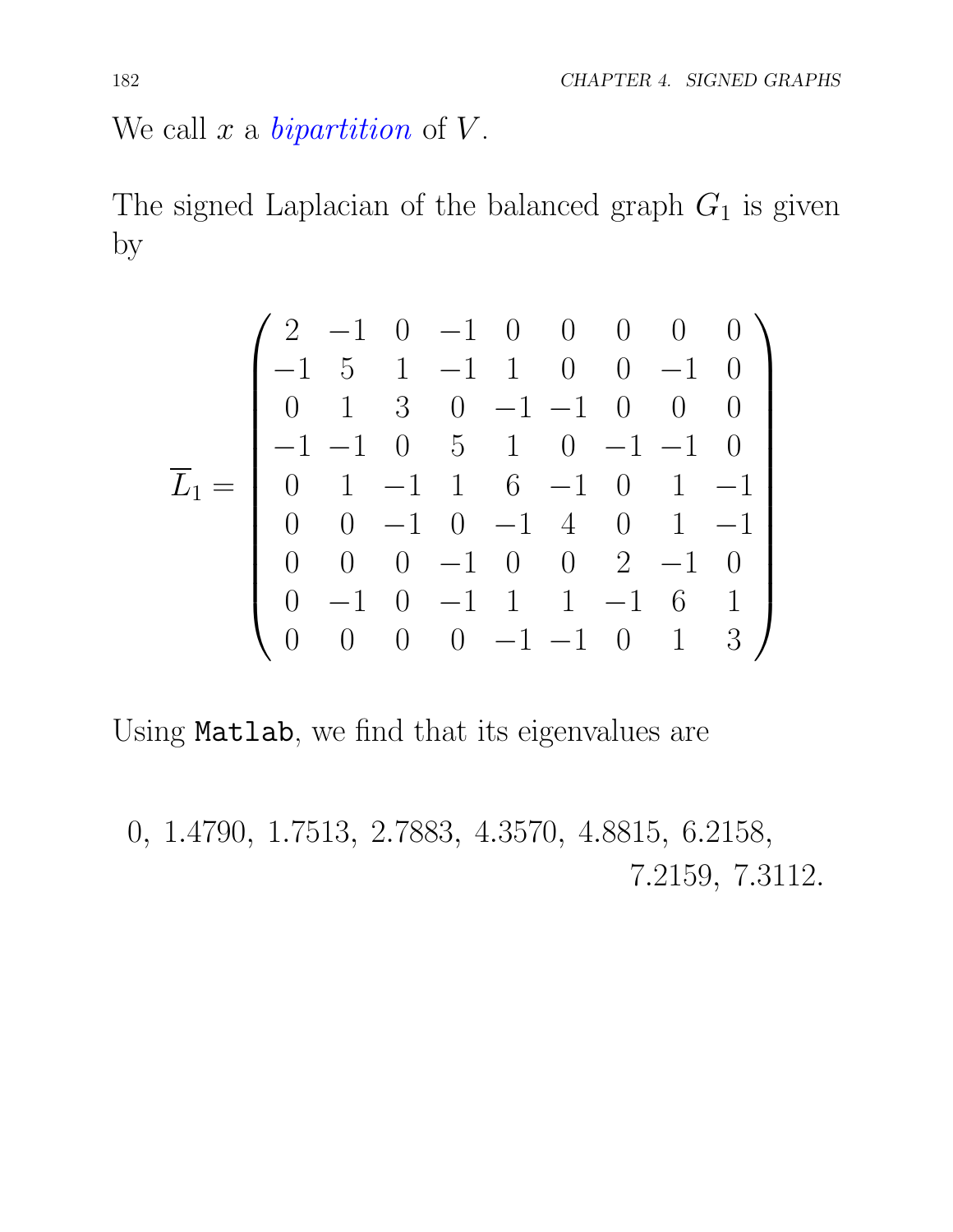The eigenvector corresponding to the eigenvalue 0 is

(0*.*3333*,* 0*.*3333*,* 0*.*3333*,* 0*.*3333*,* 0*.*3333*,* 0*.*3333*,* 0*.*3333*,* 0*.*3333*,* 0*.*3333)

It gives us the bipartition

$$
(\{v_1,v_2,v_4,v_7,v_8\},\{v_3,v_5,v_6,v_9\}),
$$

as guaranteed by Proposition 4.5.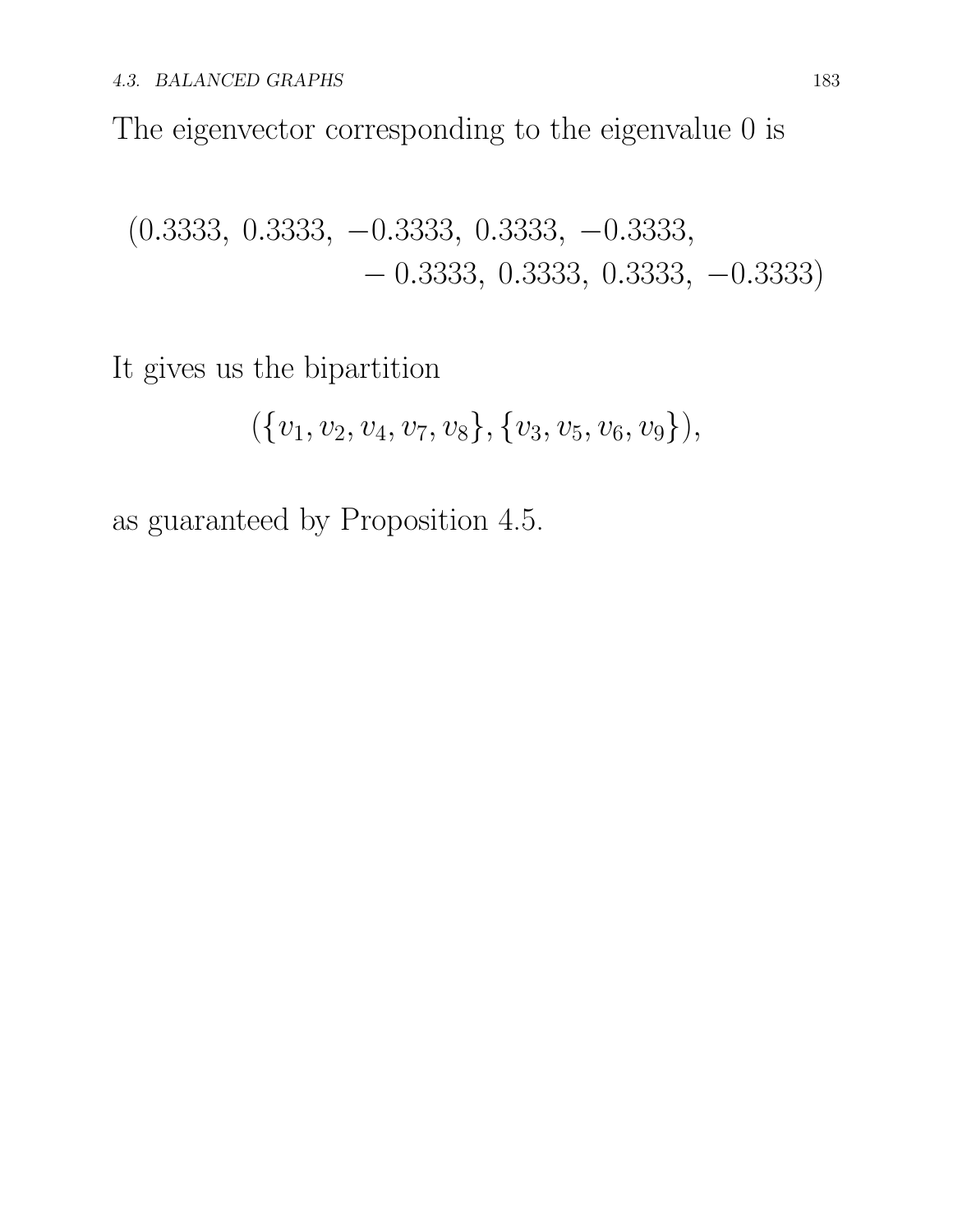The signed Laplacian of the unbalanced graph  $G_2$  is given by

$$
\overline{L}_2 = \begin{pmatrix}\n2 & -1 & 0 & -1 & 0 & 0 & 0 & 0 & 0 \\
-1 & 5 & 1 & 1 & -1 & 0 & 0 & -1 & 0 \\
0 & 1 & 3 & 0 & -1 & -1 & 0 & 0 & 0 \\
-1 & 1 & 0 & 5 & 1 & 0 & -1 & -1 & 0 \\
0 & -1 & -1 & 1 & 6 & -1 & 0 & 1 & -1 \\
0 & 0 & -1 & 0 & -1 & 4 & 0 & 1 & -1 \\
0 & -1 & 0 & -1 & 1 & 1 & -1 & 6 & 1 \\
0 & -1 & 0 & -1 & 1 & 1 & -1 & 6 & 1 \\
0 & 0 & 0 & 0 & -1 & -1 & 0 & 1 & 3\n\end{pmatrix}
$$

The eigenvalues of  $\overline{L}_2$  are

0*.*5175*,* 1*.*5016*,* 1*.*7029*,* 2*.*7058*,* 3*.*7284*,* 4*.*9604*,* 5*.*6026*,* 7*.*0888*,* 8*.*1921*.*

The matrix  $\overline{L}_2$  is indeed positive definite (since  $G_2$  is unbalanced).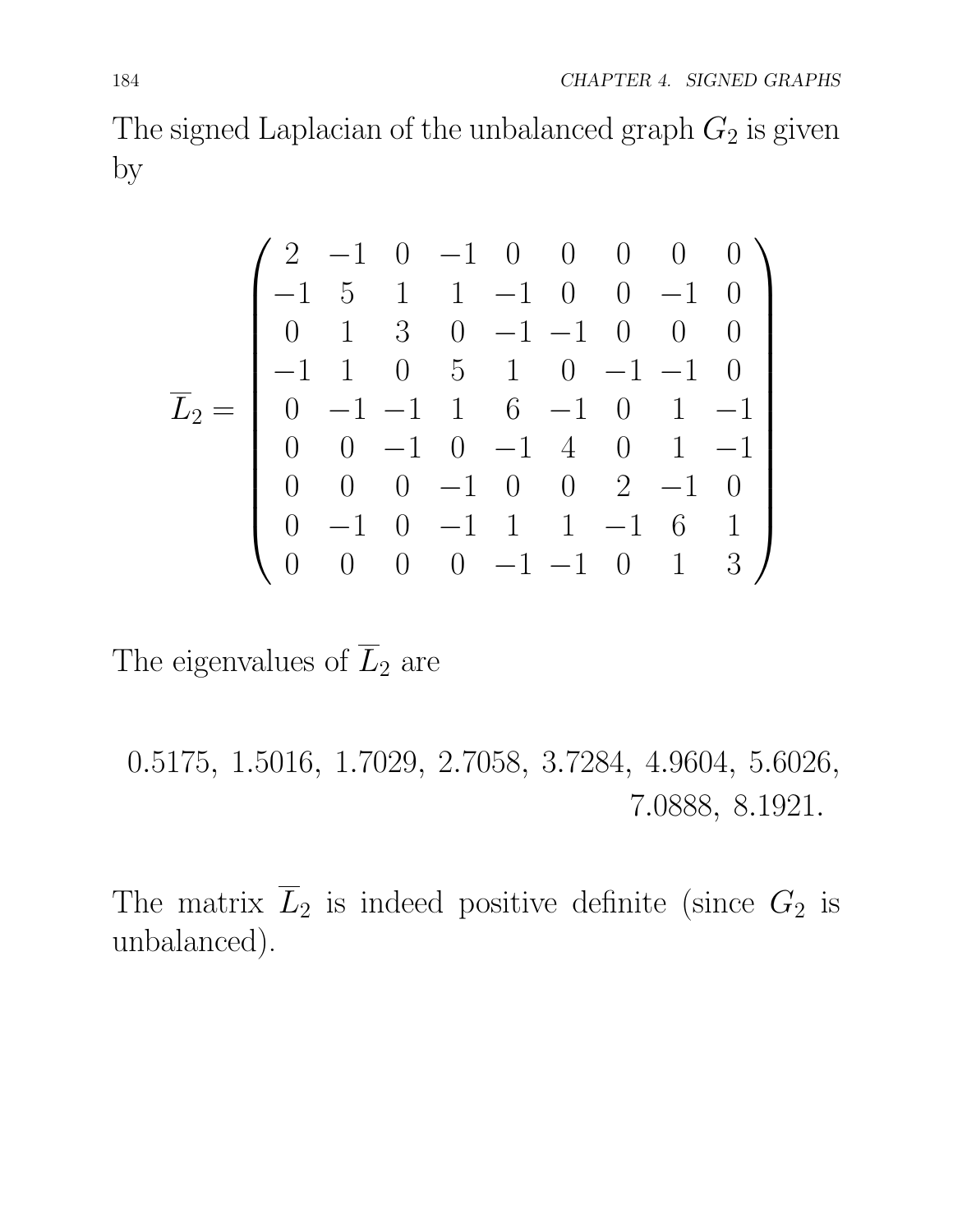Hou [10] gives bounds on the smallest eigenvalue of an unbalanced graph. The lower bound involves a measure of how unbalanced the graph is (see Theorem 3.4 in Hou  $[10]$ .

Following Kunegis et al., we can prove the following result showing that the eigenvalues and the eigenvectors of  $\overline{L}$ and its unsigned counterpart *L* are strongly related.

Given a symmetric signed matrix *W*, we define the unsigned matrix *W* such that  $W_{ij} = |w_{ij}| (1 \le i, j \le m)$ . We let  $\mathcal L$  be the Laplacian associated with  $\mathcal W$ .

Note that

$$
\mathcal{L}=\overline{D}-\mathcal{W}.
$$

The following proposition is shown in Kunegis et al. [12]).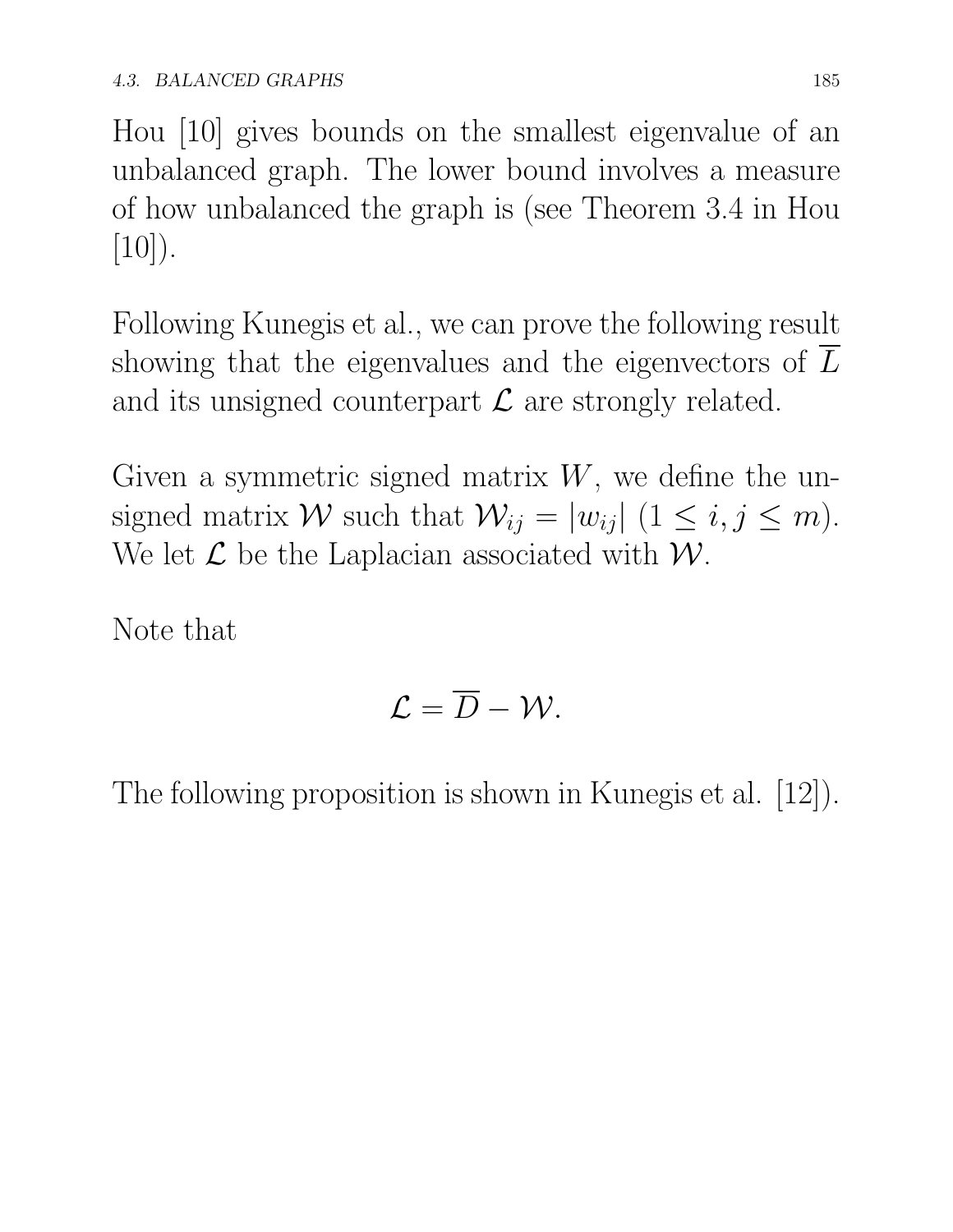**Proposition 4.7.** Let  $G = (V, W)$  be a signed graph *and let W be the unsigned matrix associated with W. If G is balanced, and x is a bipartition of V , then for* any diagonalization  $\overline{L} = P\Lambda P^{\top}$  of  $\overline{L}$ *, where*  $P$  *is an orthogonal matrix of eigenvectors of L, if we define the matrix P so that*

$$
\mathcal{P}_i = x_i P_i,
$$

*where*  $P_i$  *is the ith row of*  $P$  *and*  $P_i$  *is the ith row of P, then P is orthogonal and*

$$
\mathcal{L} = \mathcal{P} \Lambda \mathcal{P}^{\top}
$$

*is a diagonalization of*  $\mathcal{L}$ *. In particular,*  $\overline{L}$  *and*  $\mathcal{L}$  *have the same eigenvalues with the same multiplicities.*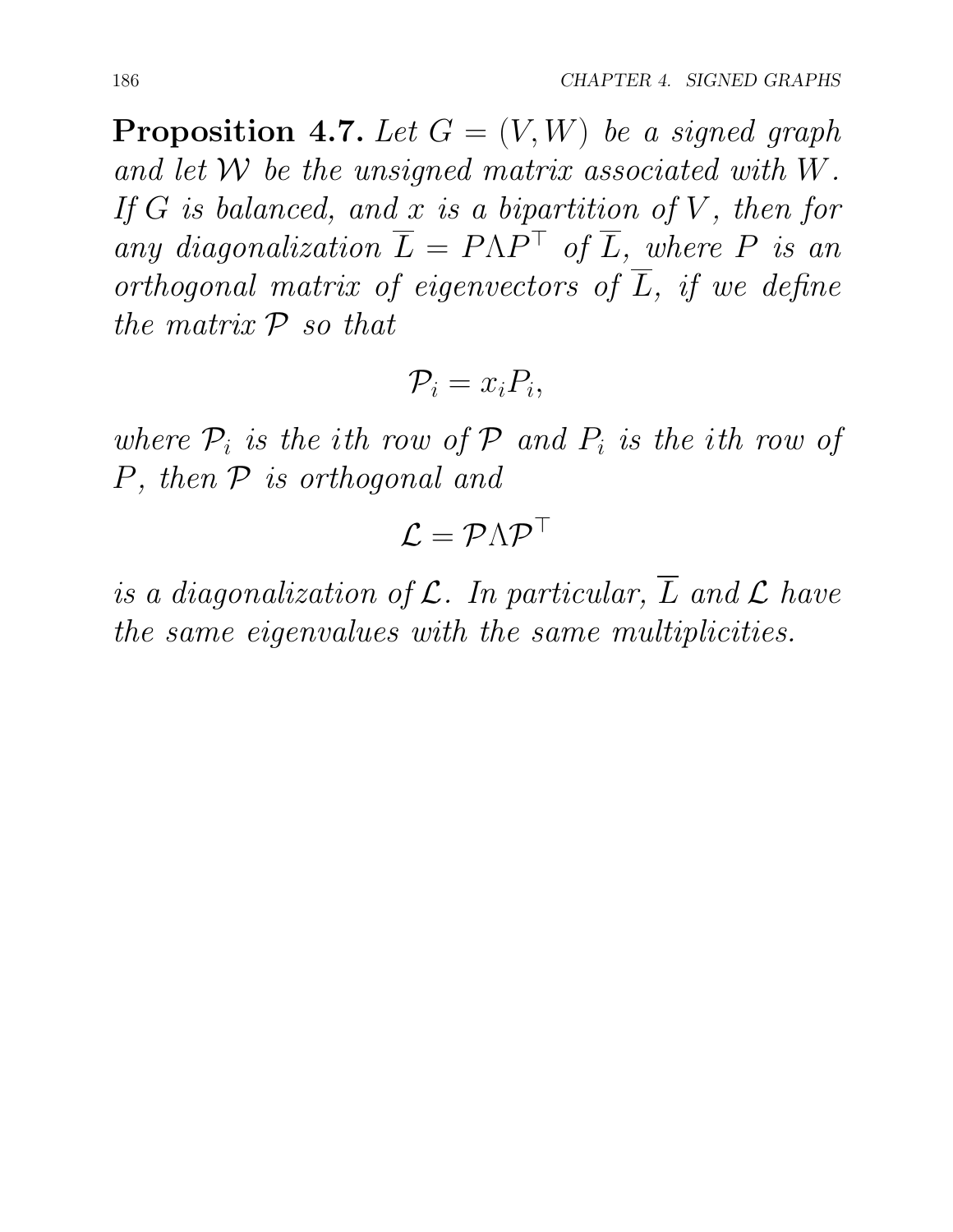### 4.4 *K*-Way Clustering of Signed Graphs

Using the signed Laplacians  $\overline{L}$  and  $\overline{L}_{sym}$ , we can define the optimization problems as in Section 3.3 and solve them as in Section 3.4, except that we drop the constraint

$$
X(X^{\top}X)^{-1}X^{\top}\mathbf{1} = \mathbf{1},
$$

since 1 is not necessarily an eigenvector of  $\overline{L}$ .

By Proposition A.3, the sum of the *K* smallest eigenvalues of  $\overline{L}_{sym}$  is a lower bound for  $tr(Y^{\top} \overline{L}_{sym} Y)$ , and the minimum of problem  $(**_2)$  is achieved by any K unit eigenvectors  $(u_1, \ldots, u_k)$  associated with the smallest eigenvalues

$$
0\leq \nu_1\leq \nu_2\leq \ldots\leq \nu_K
$$

of  $\overline{L}_{sym}$ .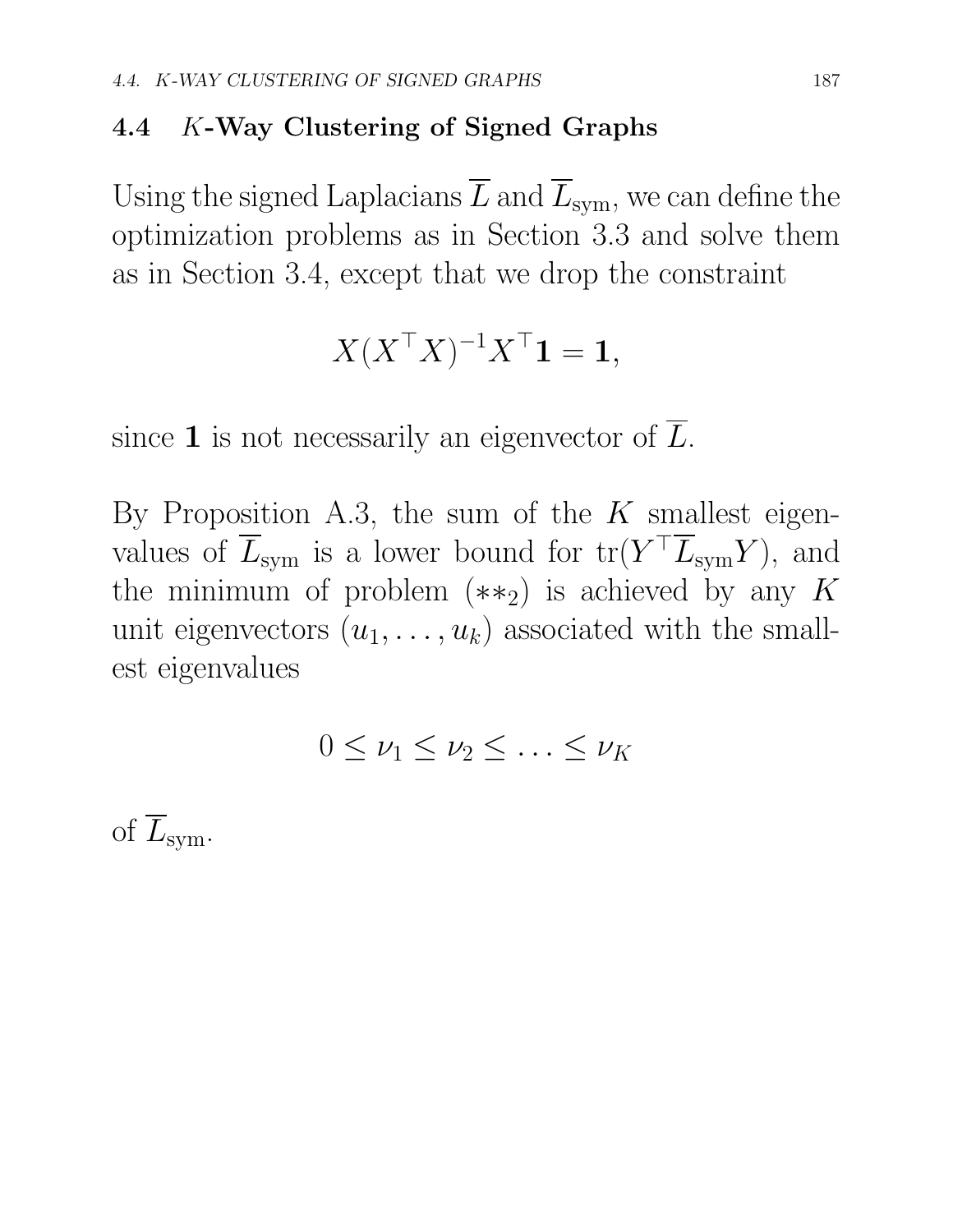The difference with unsigned graphs is that  $\nu_1$  may be strictly positive.

Here is the result of applying this method to various examples.

First, we apply our algorithm to find three clusters for the balanced graph *G*1.

The graph  $G_1$  as outputted by the algorithm is shown in Figure 4.2 and the three clusters are shown in Figure 4.3.

As desired, these clusters do not contain negative edges.



Figure 4.2: The balanced graph  $G_1$ .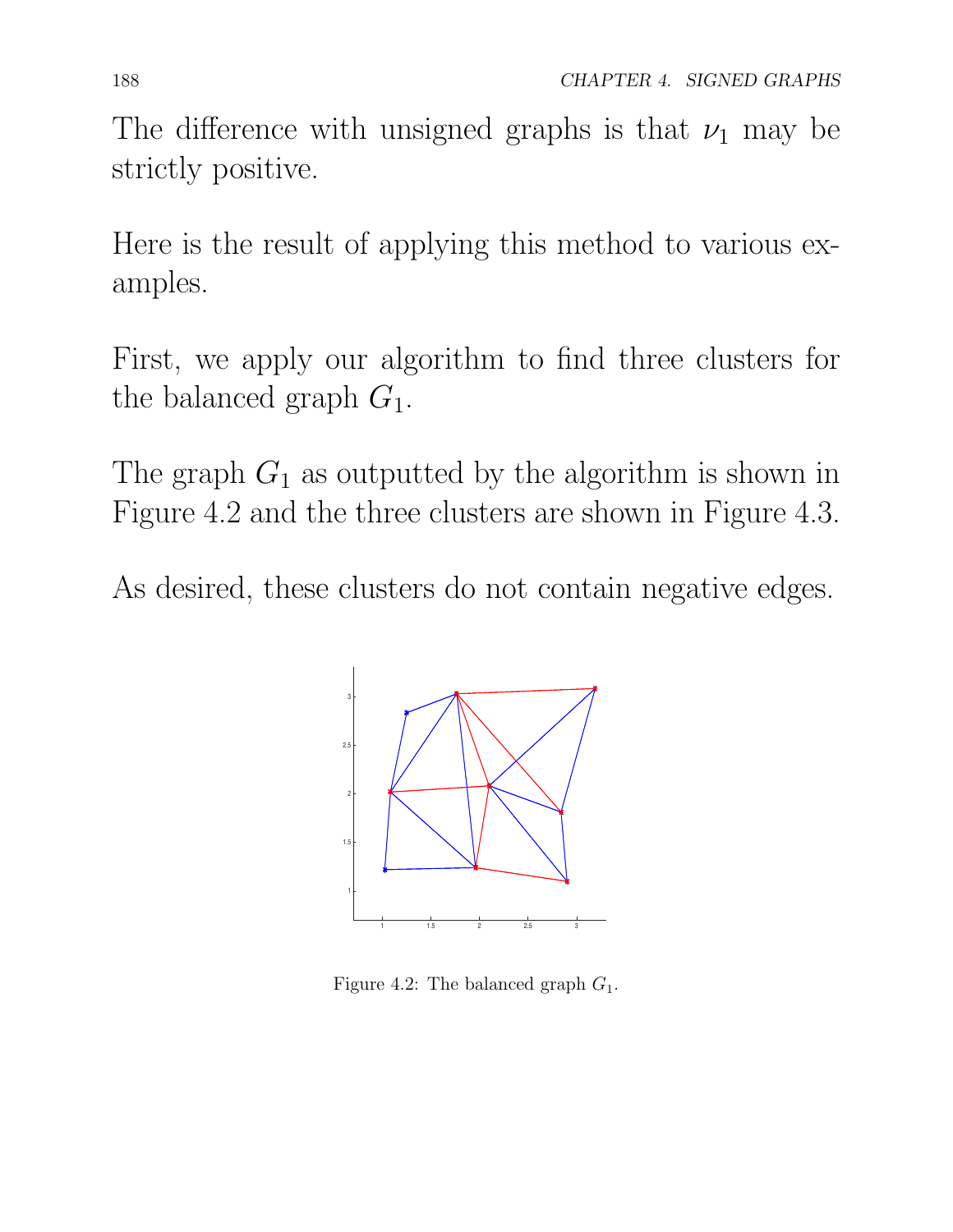

Figure 4.3: Three blocks of a normalized cut for the graph associated with *G*1.

By the way, for two clusters, the algorithm finds the bipartition of *G*1, as desired.

Next, we apply our algorithm to find three clusters for the unbalanced graph  $G_2$ . The graph  $G_2$  as outputted by the algorithm is shown in Figure 4.2 and the three clusters are shown in Figure 4.3.

As desired, these clusters do not contain negative edges.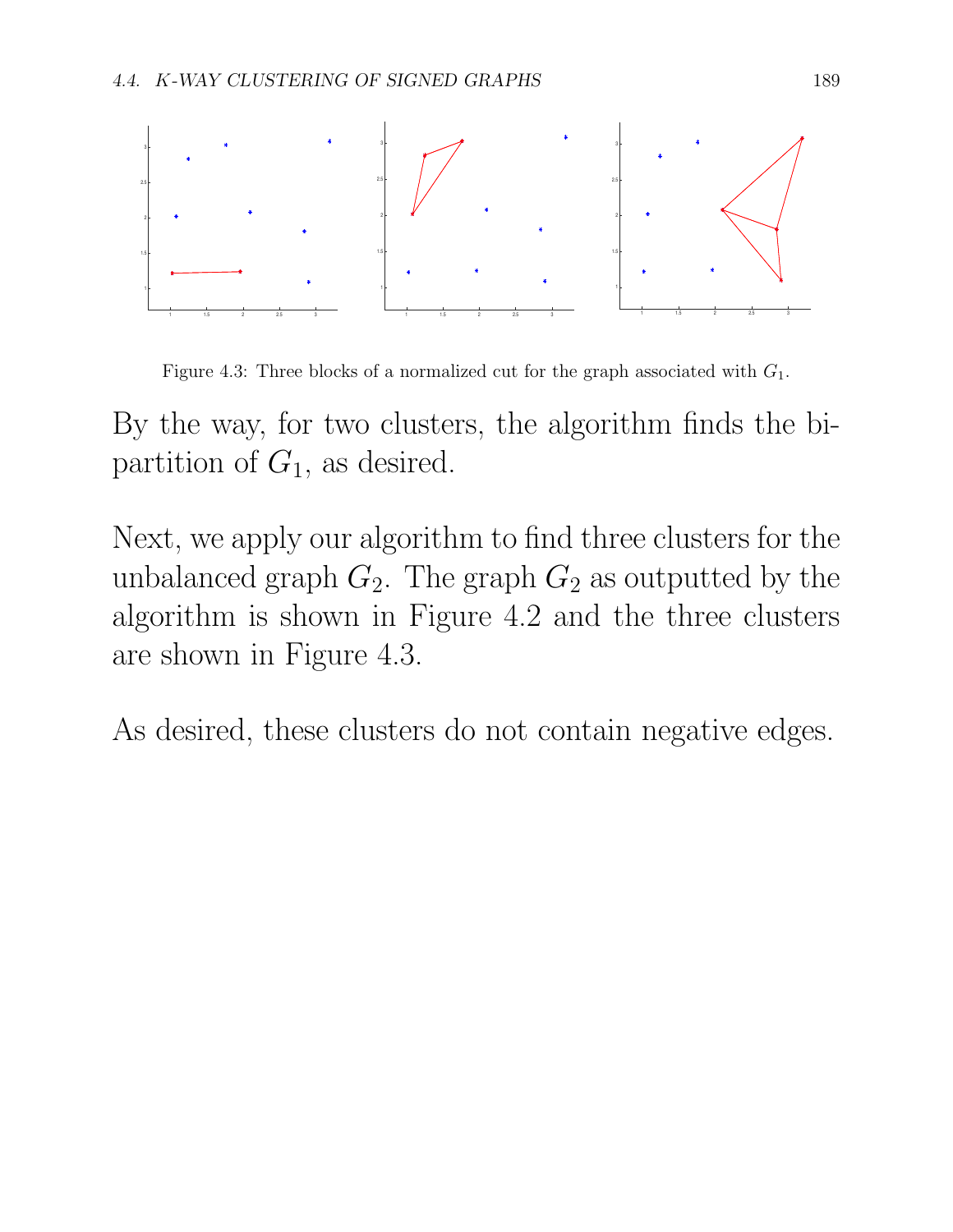

Figure 4.4: The unbalanced graph  $G_2$ .



Figure 4.5: Three blocks of a normalized cut for the graph associated with  $G_2$ .

The algorithm finds the same clusters, but this is probably due to the fact that  $G_1$  and  $G_2$  only differ by the signs of two edges.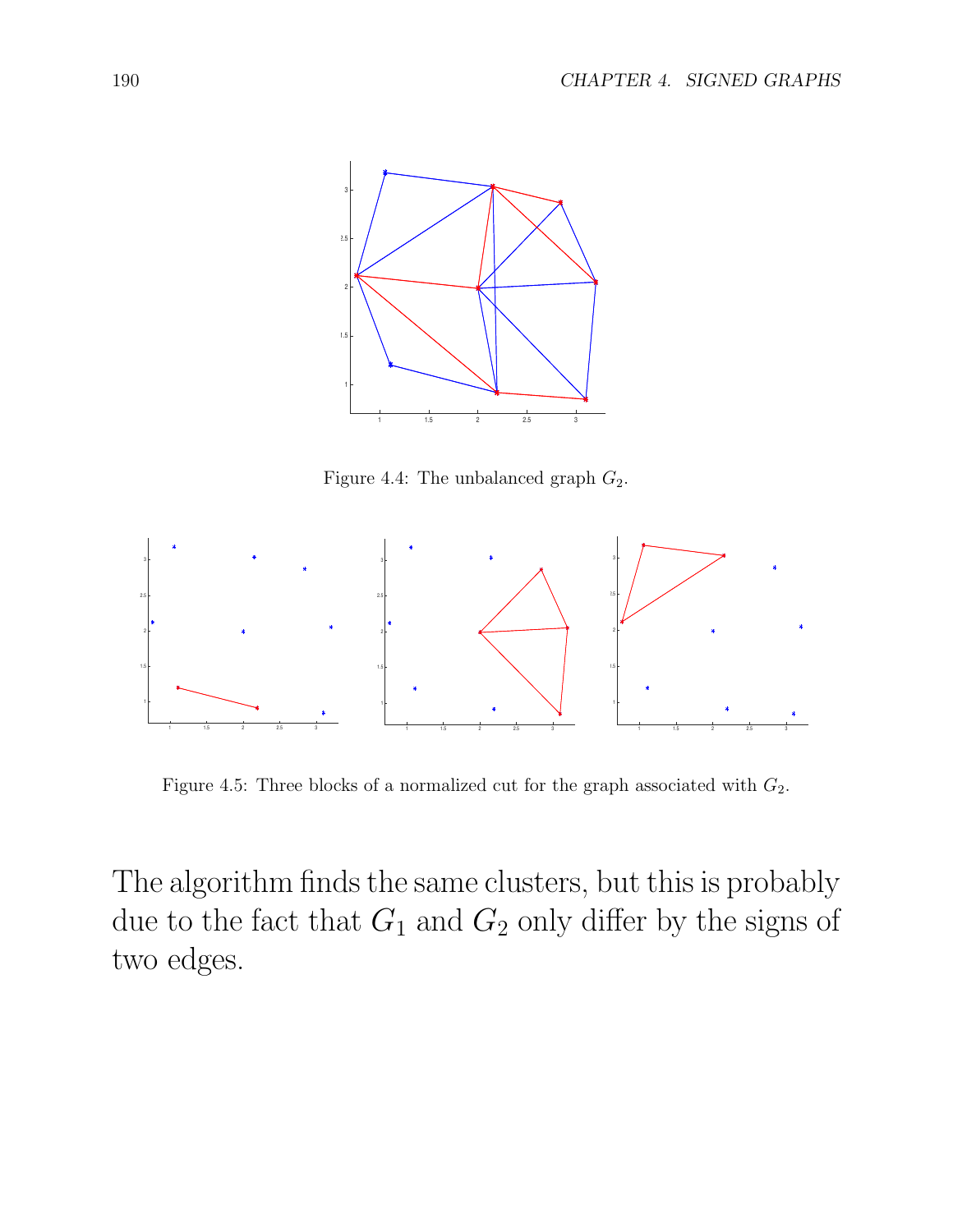#### 4.5 Signed Graph Drawing

Following Kunegis et al. [12], if our goal is to draw a signed graph  $G = (V, W)$  with *m* nodes, a natural way to interpret negative weights is to assume that the endpoints  $v_i$  and  $v_j$  of an edge with a negative weight should be placed far apart, which can be achieved if instead of assigning the point  $\rho(v_j) \in \mathbb{R}^n$  to  $v_j$ , we assign the point  $-\rho(v_i)$ .

Then, if *R* is the  $m \times n$  matrix of a graph drawing of *G* in  $\mathbb{R}^n$ , the energy function  $\mathcal{E}(R)$  is redefined to be

$$
\mathcal{E}(R) = \sum_{\{v_i, v_j\} \in E} |w_{ij}| ||\rho(v_i) - \text{sgn}(w_{ij})\rho(v_j)||^2.
$$

We obtain the following version of Proposition 2.1.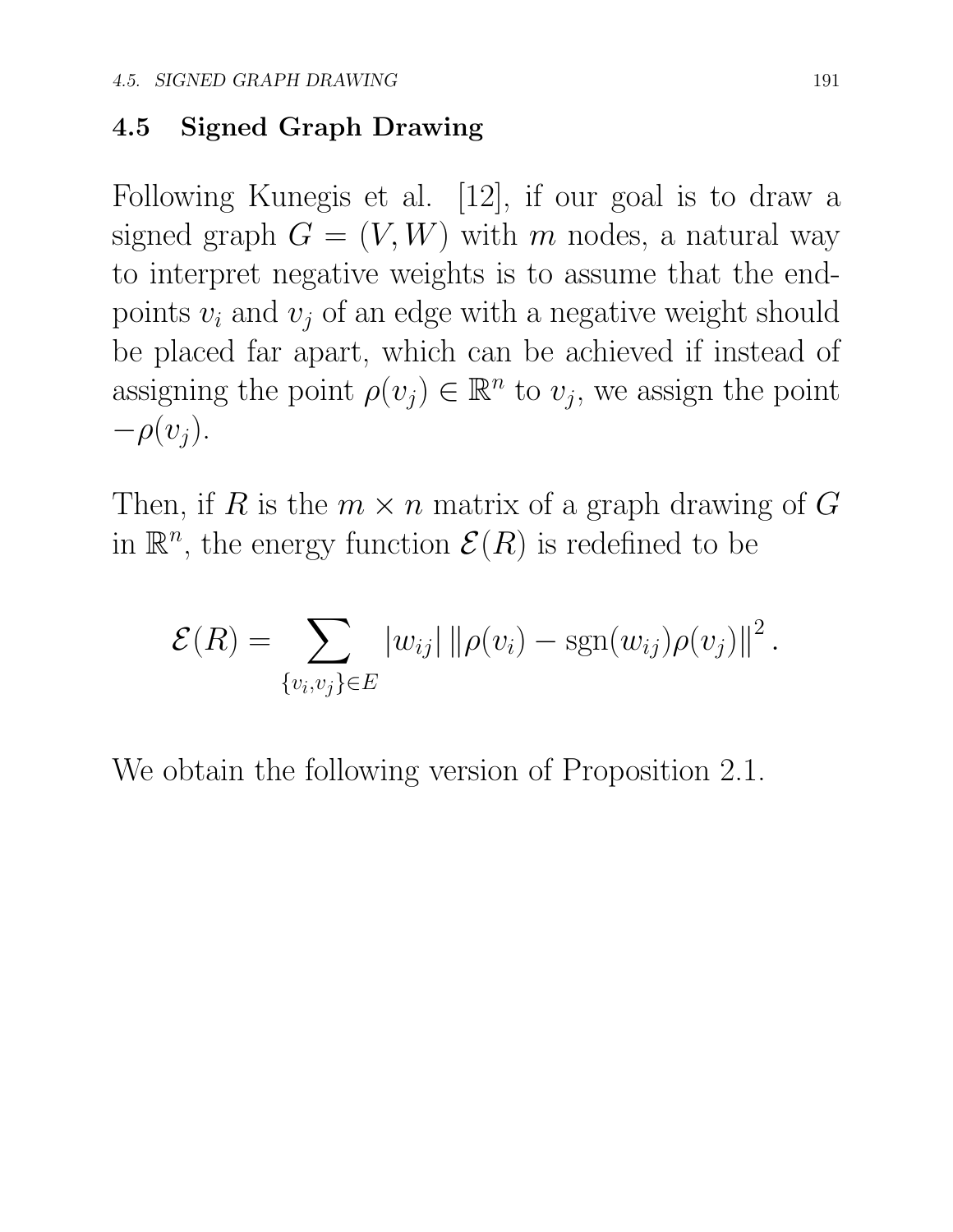**Proposition 4.8.** Let  $G = (V, W)$  be a signed graph, *with*  $|V| = m$  *and with*  $W$  *a*  $m \times m$  *symmetric matrix,* and let  $R$  be the matrix of a graph drawing  $\rho$  of  $G$  in  $\mathbb{R}^n$  *(a*  $m \times n$  *matrix). Then, we have* 

$$
\mathcal{E}(R) = \text{tr}(R^\top \overline{L}R).
$$

Then, as in Chapter 2, we look for a graph drawing *R* that minimizes  $\mathcal{E}(R) = \text{tr}(R^{\top}LR)$  subject to  $R^{\top}R = I$ .

The new ingredient is that  $\overline{L}$  is positive definite iff  $G$  is not a balanced graph.

Also, in the case of a signed graph, 1 does not belong to the kernel of  $\overline{L}$ , so we do not get a balanced graph drawing.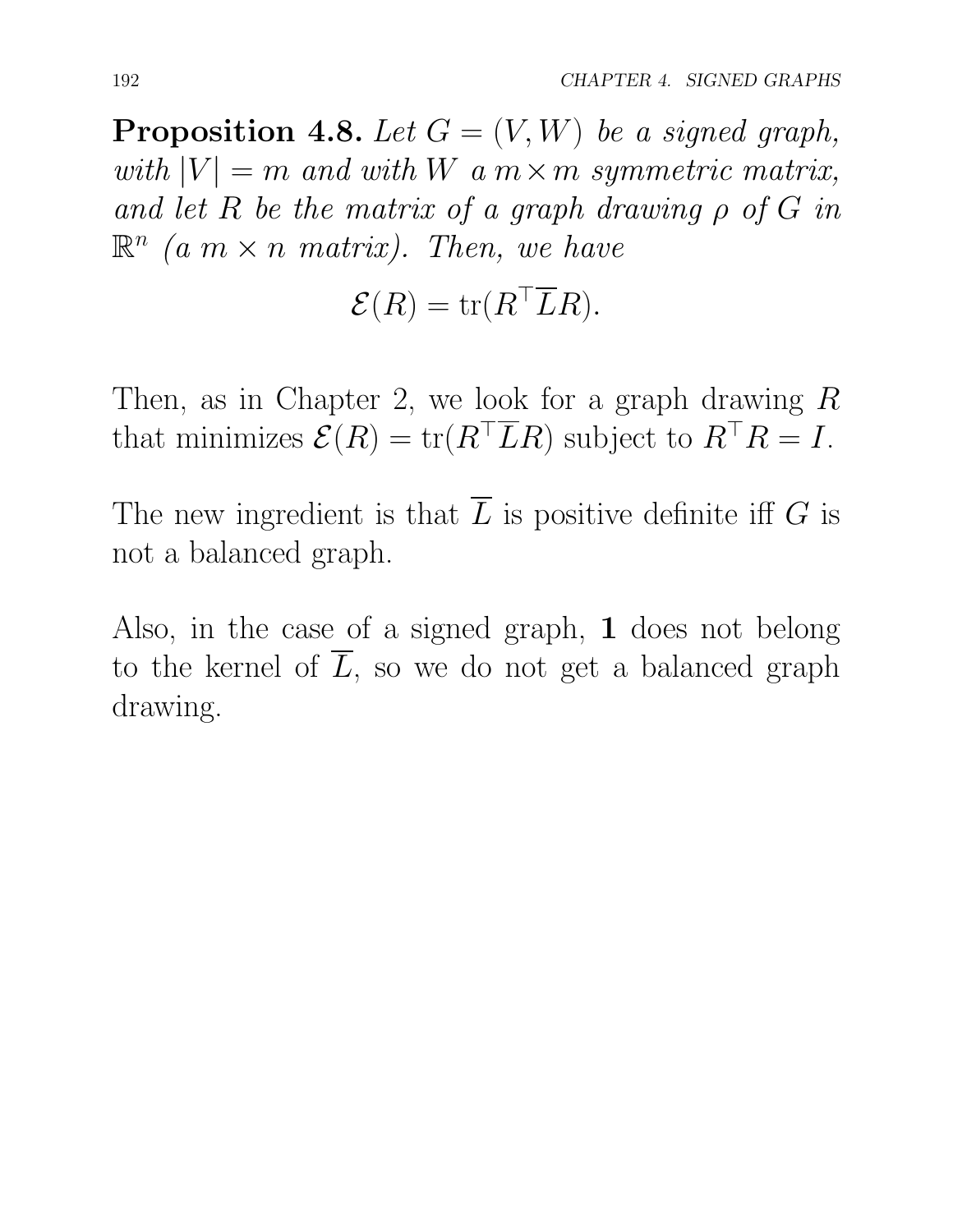If *G* is a signed balanced graph, then Ker *L* is nontrivial, and if *G* is connected, then Ker *L* is spanned by a vector whose components are either  $+1$  or  $-1$ .

Thus, if we use the first *n* unit eigenvectors  $(u_1, u_2, \ldots, u_n)$ associated with the *n* smallest eigenvalues  $0 = \lambda_1 < \lambda_2 \leq$  $\cdots \leq \lambda_n$  of  $\overline{L}$ , we obtain a drawing for which the nodes are partitionned into two sets living in two hyperplanes corresponding to the value of their first coordinate.

Let us call such a drawing a *bipartite drawing*.

However, if  $G$  is connected, the vector  $u_2$  does not belong to Ker  $\overline{L}$ , so if  $m \geq 3$ , it must have at least three coordinates with distinct absolute values, and using  $(u_2, \ldots, u_{n+1})$ we obtain a nonbipartite graph.

Then, the following version of Theorem 2.2 is easily shown.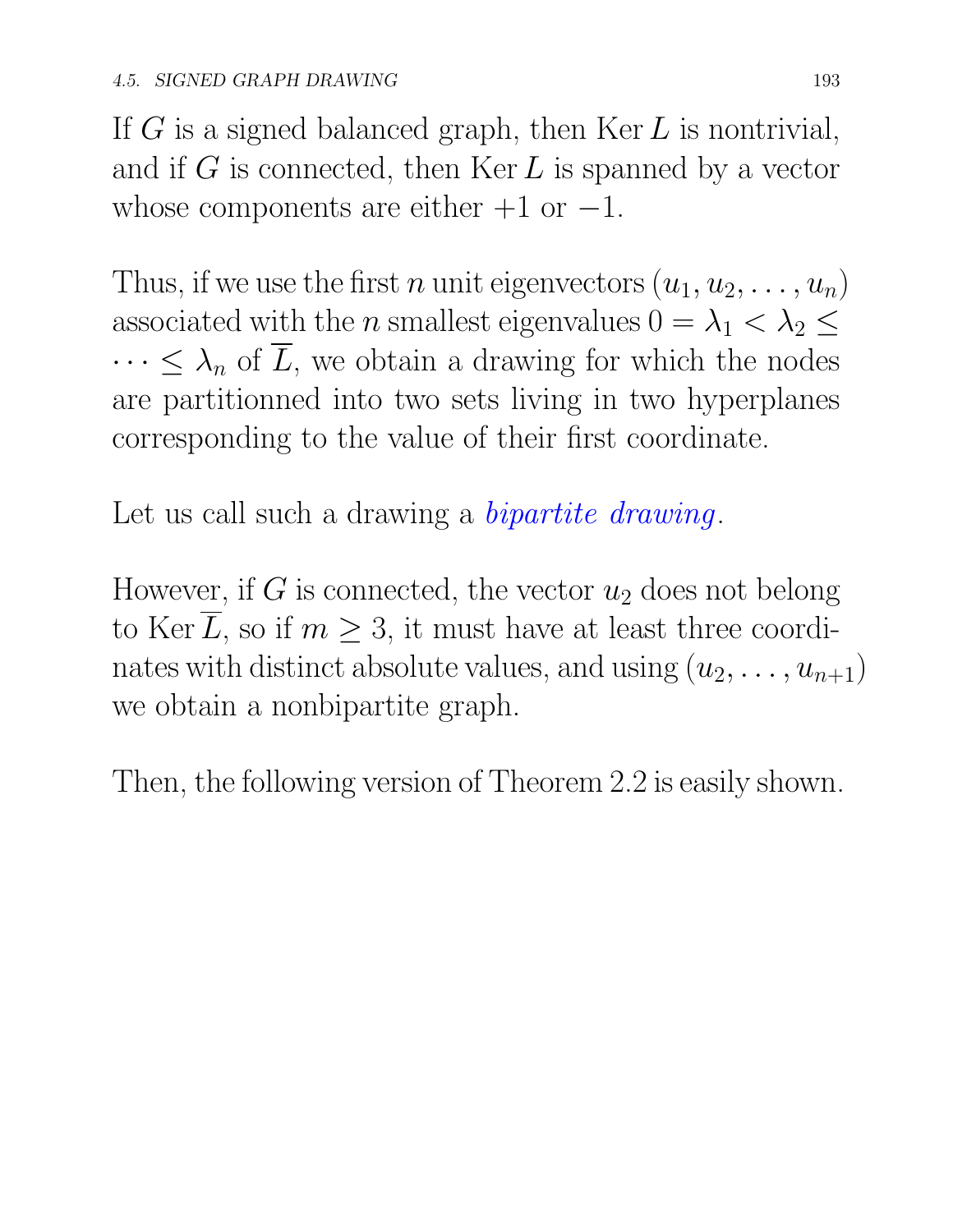**Theorem 4.9.** Let  $G = (V, W)$  be a signed graph with  $|V| = m \geq 3$ , *assume that G has some negative edge* and is connected, and let  $\overline{L} = \overline{D} - W$  be the signed *Laplacian of G.*

- *(1) If G is not balanced and if the eigenvalues of L are*  $0 < \lambda_1 \leq \lambda_2 \leq \lambda_3 \leq \ldots \leq \lambda_m$ , then the minimal *energy of any orthogonal graph drawing of G in*  $\mathbb{R}^n$  *is equal to*  $\lambda_1 + \cdots + \lambda_n$  *The*  $m \times n$  *matrix*  $R$ *consisting of any unit eigenvectors*  $u_1, \ldots, u_n$  *as*sociated with  $\lambda_1 \leq \ldots \leq \lambda_n$  yields an orthogonal *graph drawing of minimal energy.*
- *(2) If G is balanced and if the eigenvalues of L are*  $0 = \lambda_1 < \lambda_2 \leq \lambda_3 \leq \ldots \leq \lambda_m$ , then the minimal *energy of any orthogonal nonbipartite graph drawing of G in*  $\mathbb{R}^n$  *is equal to*  $\lambda_2 + \cdots + \lambda_{n+1}$  *(in particular, this implies that*  $n < m$ *). The*  $m \times n$  *matrix R consisting of any unit eigenvectors*  $u_2, \ldots, u_{n+1}$ associated with  $\lambda_2 \leq \ldots \leq \lambda_{n+1}$  yields an orthogo*nal nonbipartite graph drawing of minimal energy.*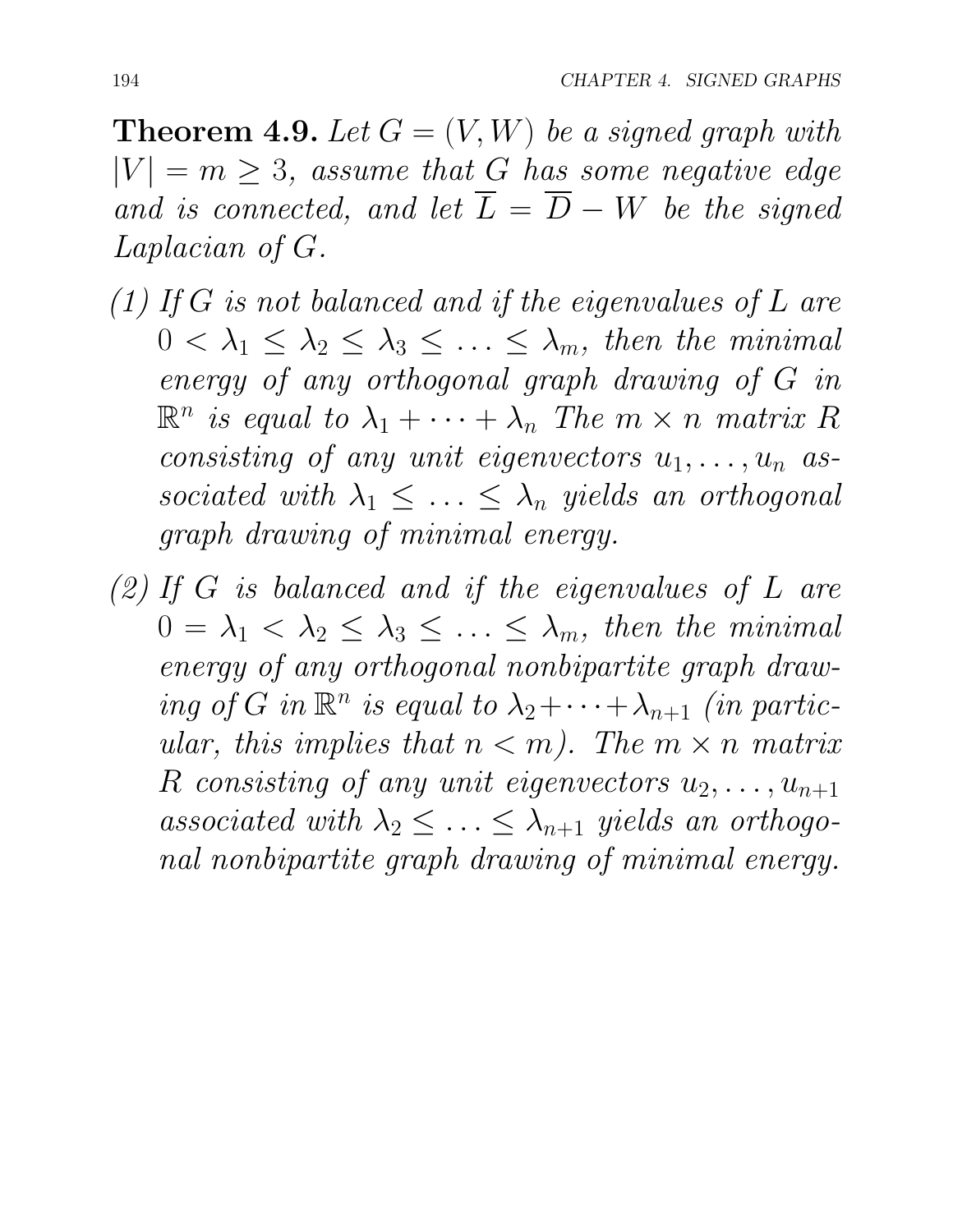(3) If G is balanced, for  $n = 2$ , a graph drawing of G as *a bipartite graph (with positive edges only withing the two blocks of vertices) is obtained from the*  $m \times$ 2 *matrix consisting of any two unit eigenvectors u*<sup>1</sup> *and*  $u_2$  *associated with* 0 *and*  $\lambda_2$ *.* 

*In all cases, the graph drawing R satisfies the condition*  $R^{\top}R = I$  *(it is an orthogonal graph drawing).* 

Our first example is the signed graph *G*4 defined by the weight matrix given by the following Matlab program:

```
nn = 6; G3 = diag(ones(1, nn), 1);
G3 = G3 + G3';
G3(1, nn+1) = 1; G3(nn+1, 1) = 1;
G4 = -G3;
```
All edges of this graph are negative. The graph obtained by using *G*3 is shown on the left and the graph obtained by using the signed Laplacian of *G*4 is shown on the right in Figure 4.6.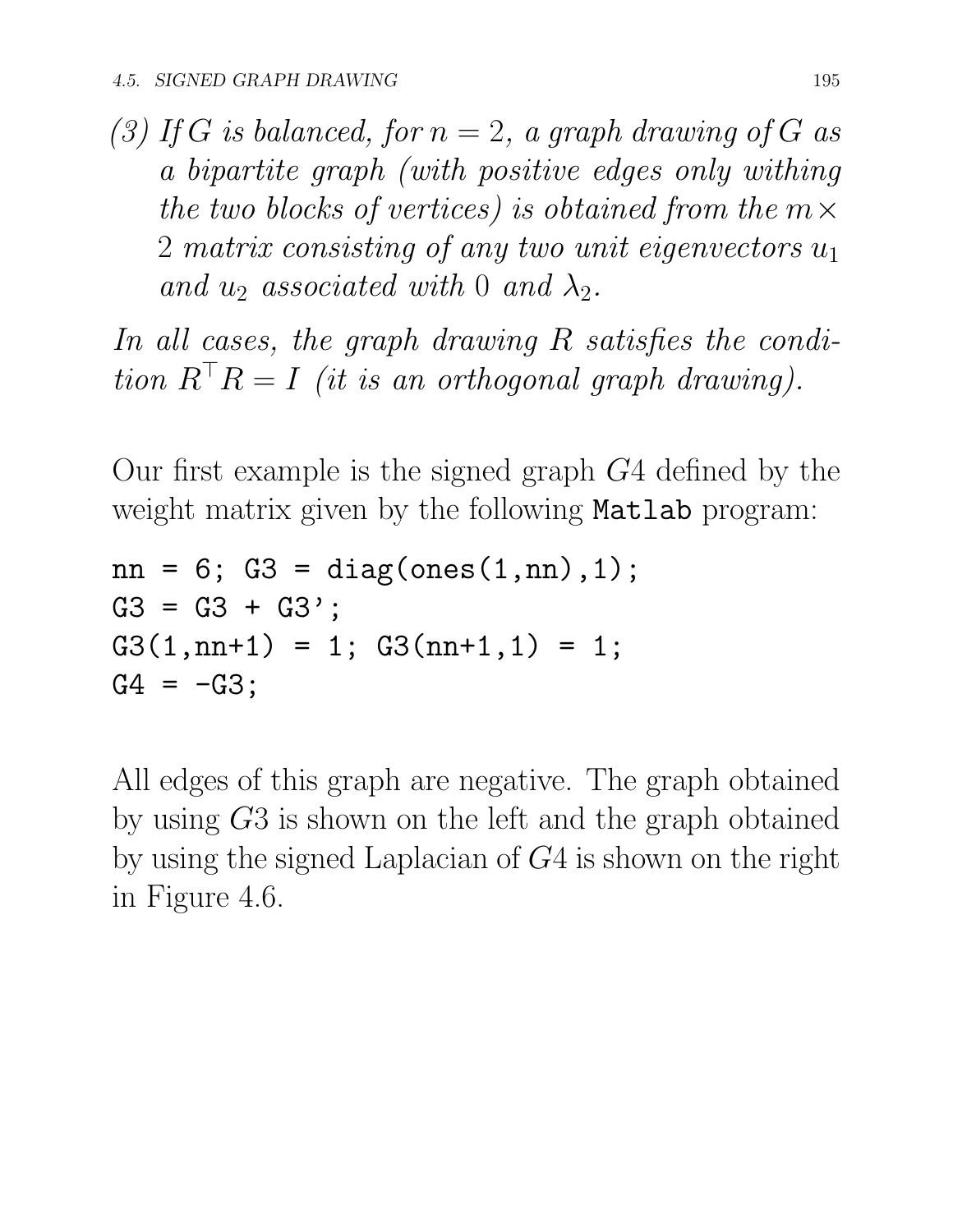

Figure 4.6: The signed graph *G*4.

The second example is the signed graph *G*5 obtained from *G*3 by making a single edge negative:

 $G5 = G3$ ;  $G5(1,2) = -1$ ;  $G5(2,1) = -1$ ;

The graph obtained by using *G*3 is shown on the left and the graph obtained by using the signed Laplacian of *G*5 is shown on the right in Figure 4.7.

Positive edges are shown in blue and negative edges are shown in red.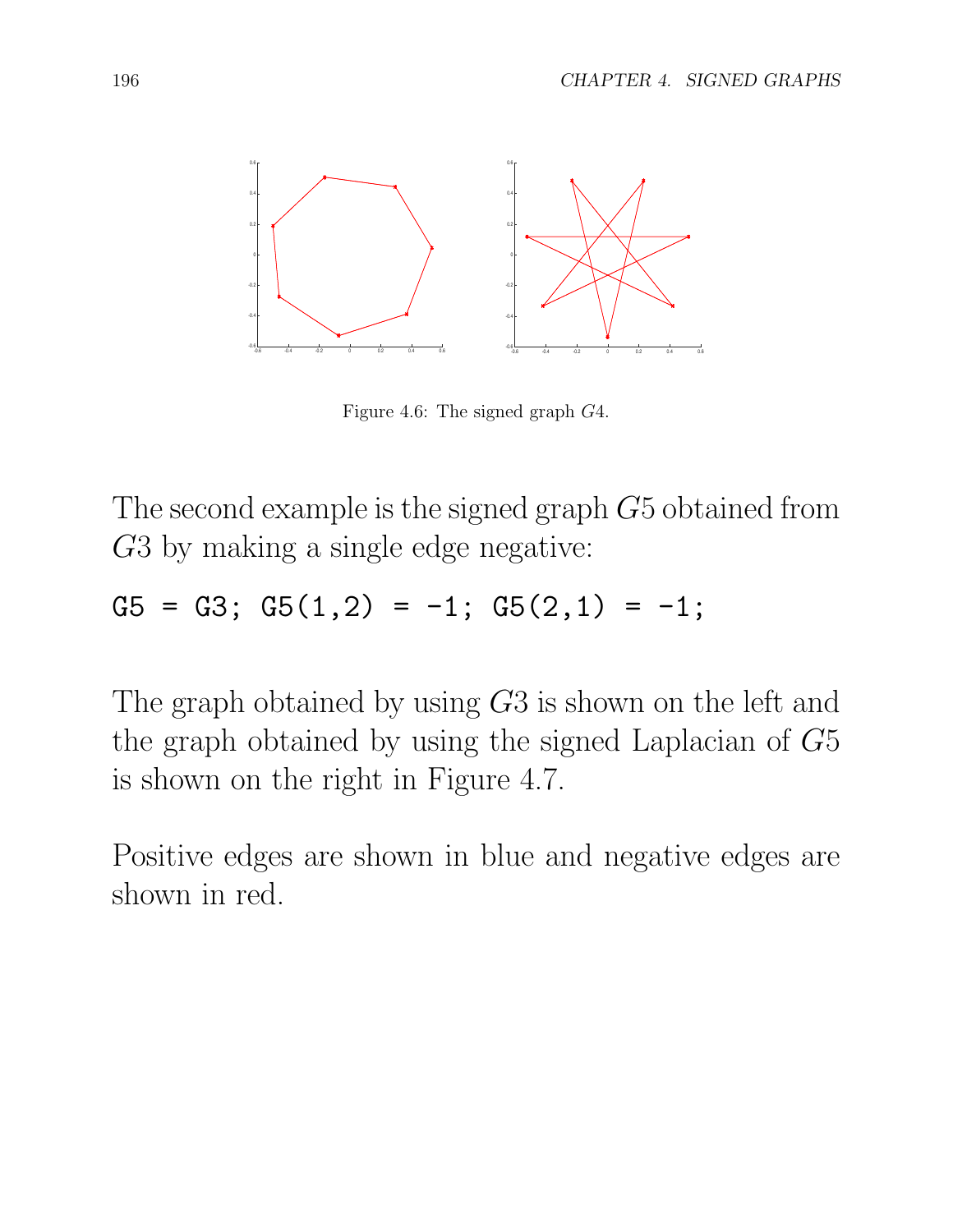

Figure 4.7: The signed graph *G*5.

The third example is the signed graph *G*6 defined by the weight matrix given by the following **Matlab** program:

```
nn = 24; G6 = diag(ones(1, nn), 1);
G6 = G6 + G6';
G6(1, nn+1) = 1; G6(nn+1, 1) = 1;
G6(1,2) = -1; G6(2,1) = -1; G6(6,7) = -1;
G6(7,6) = -1; G6(11,12) = -1; G6(12,11) = -1;
G6(16,17) = -1; G6(17,16) = -1;
G6(21,22) = -1; G6(22,21) = -1;
```
The graph obtained by using absolute values in *G*6 is shown on the left and the graph obtained by using the signed Laplacian of *G*6 is shown on the right in Figure 4.8.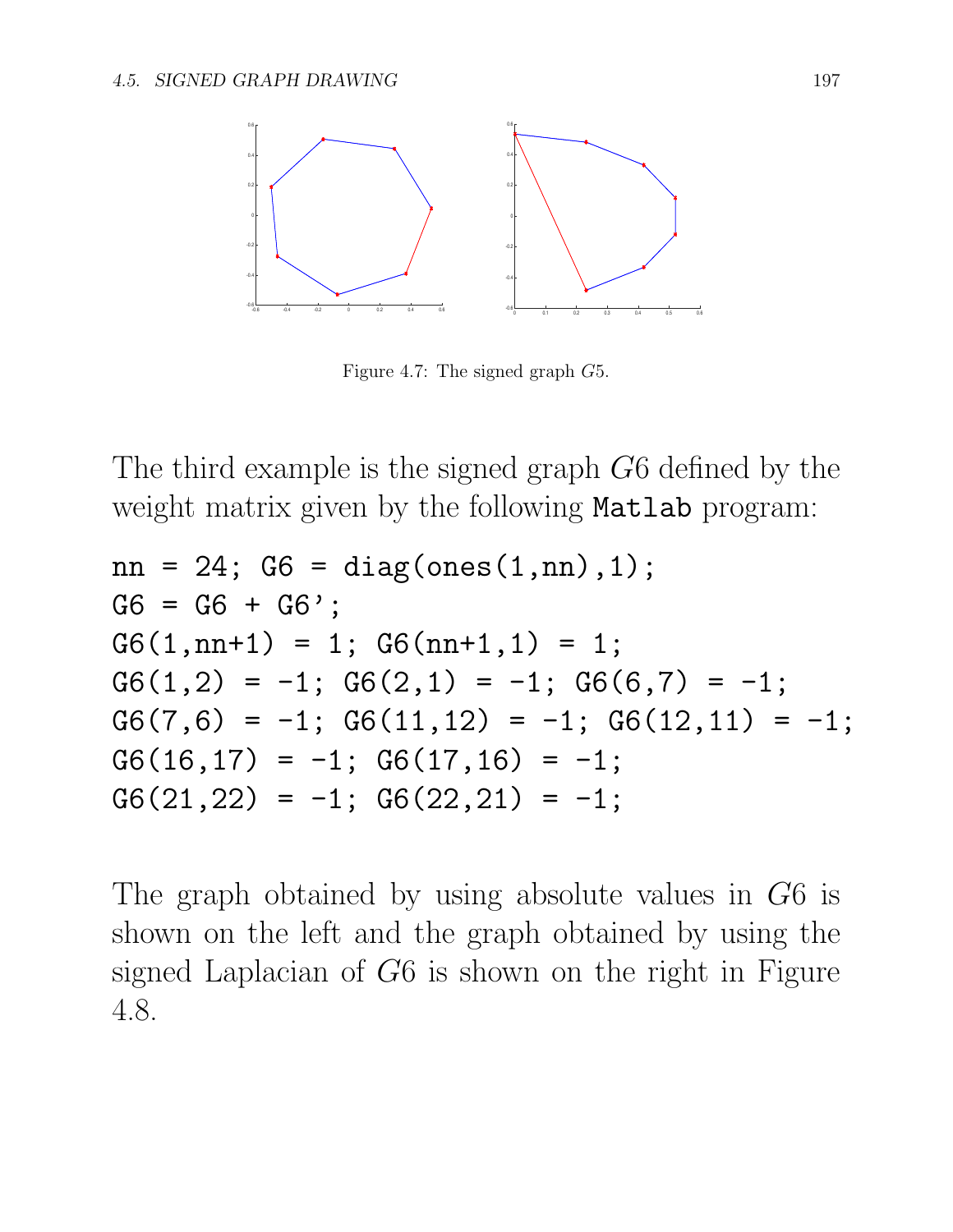

Figure 4.8: The signed graph *G*6.

The fourth example is the signed graph *G*7 defined by the weight matrix given by the following Matlab program:

```
nn = 26; G7 = diag(ones(1, nn), 1);
G7 = G7 + G7; G7(1, nn+1) = 1;
G7(nn+1,1) = 1; G7(1,2) = -1;
G7(2,1) = -1; G7(10,11) = -1;
G7(11,10) = -1; G7(19,20) = -1;
G7(20, 19) = -1;
```
The graph obtained by using absolute values in *G*7 is shown on the left and the graph obtained by using the signed Laplacian of *G*7 is shown on the right in Figure 4.9.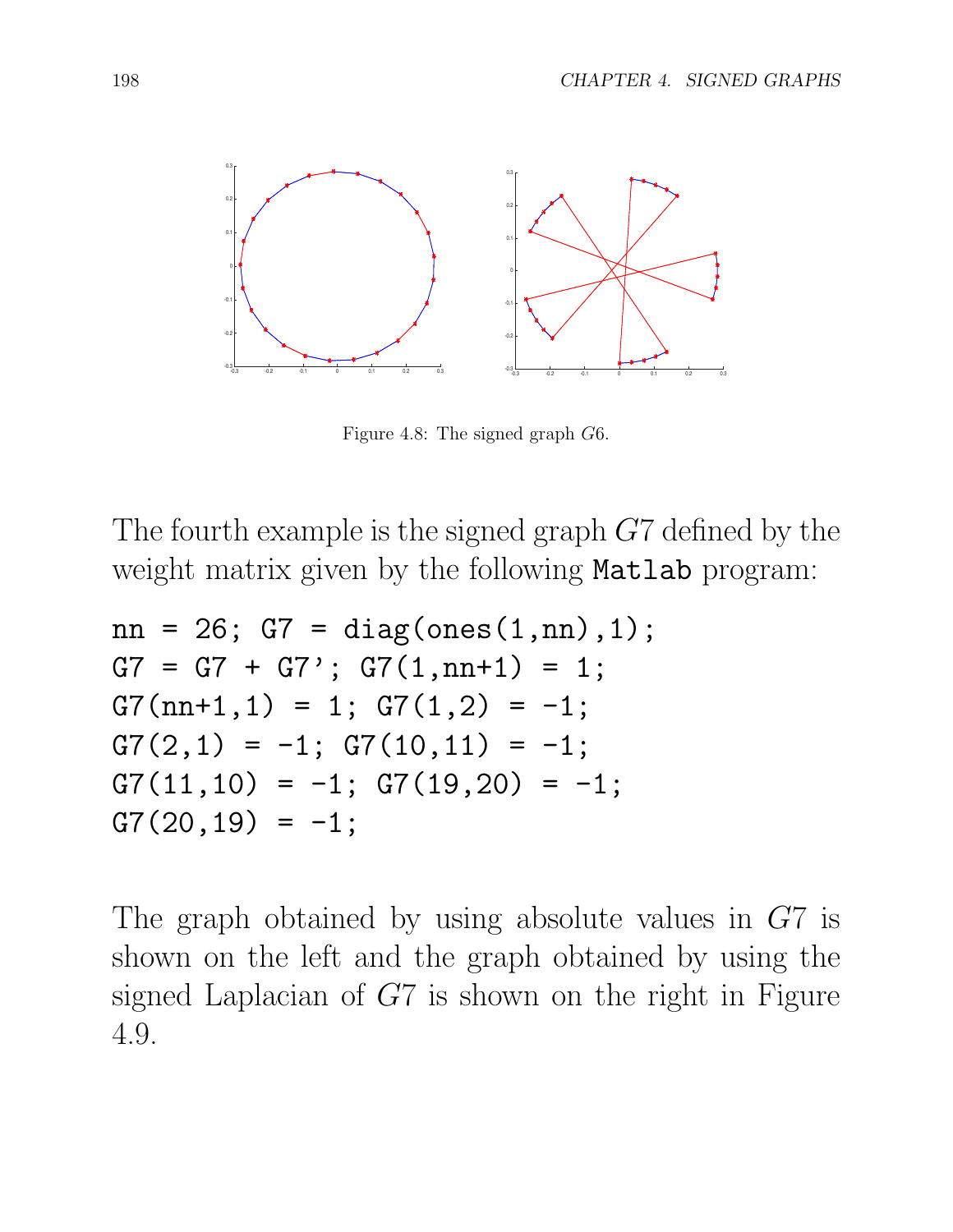

Figure 4.9: The signed graph *G*7.

These graphs are all unbalanced. As predicted, nodes linked by negative edges are far from each other.

Our last example is the balanced graph *G*1 from Figure 4.1.

The graph obtained by using absolute values in *G*1 is shown on the left and the bipartite graph obtained by using the signed Laplacian of *G*1 is shown on the right in Figure 4.10.